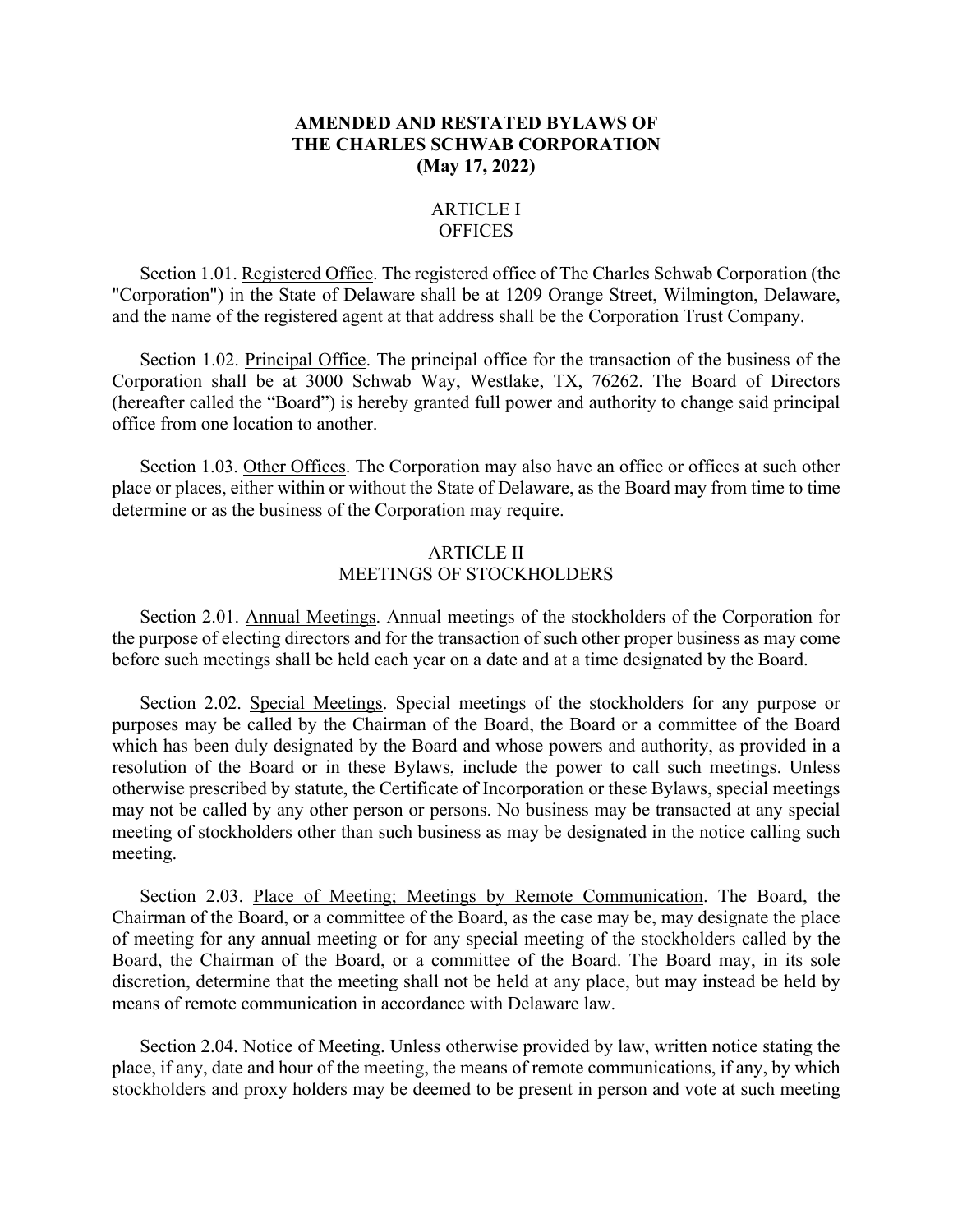and, in the case of a special meeting, the purpose or purposes for which the meeting is called, shall be delivered by the Corporation not less than ten (10) days nor more than sixty (60) days before the date of the meeting, either personally or by mail, to each stockholder of record entitled to vote at such meeting. If mailed, such notice shall be deemed to be delivered when deposited in the United States mail with postage thereon prepaid, addressed to the stockholder at his address as it appears on the stock transfer books of the Corporation. Such further notice shall be given as may be required by law. Only such business shall be conducted at a special meeting of stockholders as shall have been brought before the meeting pursuant to the Corporation's notice of meeting. Meetings may be held without notice if all stockholders entitled to vote are present (unless any stockholder is present at the meeting for the express purpose of objecting at the beginning of the meeting to the transaction of any business because the meeting is not lawfully called or convened), or if notice is waived by those not present in accordance with Section 8.02 of these Bylaws. Any previously scheduled meeting of the stockholders may be postponed, and (unless the Certificate of Incorporation otherwise provides) any special meeting of the stockholders may be canceled, by resolution of the Board upon public notice given prior to the date previously scheduled for such meeting of stockholders.

Section 2.05. Quorum and Adjournment. Except in the case of any meeting for the election of directors summarily ordered as provided by law, the holders of record of a majority in voting interest of the shares of stock of the Corporation entitled to be voted thereat, present in person or by proxy, shall constitute a quorum for the transaction of business at any meeting of the stockholders of the Corporation or any adjournment thereof. Where a separate vote by a class or classes is required, a majority of the outstanding shares of such class or classes, present in person or represented by proxy, shall constitute a quorum entitled to take action with respect to that vote on that matter and the affirmative vote of the majority of the shares of such class or classes present in person or represented by proxy at the meeting shall be the act of such class. In the absence of a quorum at any meeting or any adjournment thereof, a majority in voting interest of the shareholders present in person or by proxy and entitled to vote thereat or, in the absence therefrom of all stockholders, any officer entitled to preside at, or to act as secretary of such meeting may adjourn such meeting from time to time. The Chairman of the meeting or a majority of the shares so represented may adjourn the meeting from time to time, whether or not there is such a quorum. No notice of the time and place, if any, of adjourned meetings (or the means of remote communications, if any, by which stockholders and proxy holders may be deemed to be present in person and vote at such meeting) need be given except as required by law. No business may be transacted at a meeting in the absence of a quorum other than the adjournment of such meeting, except that if a quorum is present at the commencement of a meeting, business may be transacted until the meeting is adjourned even though the withdrawal of stockholders results in less than a quorum.

Section 2.06. Notice of Stockholder Business and Nominations.

### (a) Annual Meetings of Stockholders.

(i) Nominations of persons for election to the Board and the proposal of business to be considered by the stockholders may be made at an annual meeting of stockholders (A) pursuant to the Corporation's notice of meeting, (B) by or at the direction of the Board, (C) by any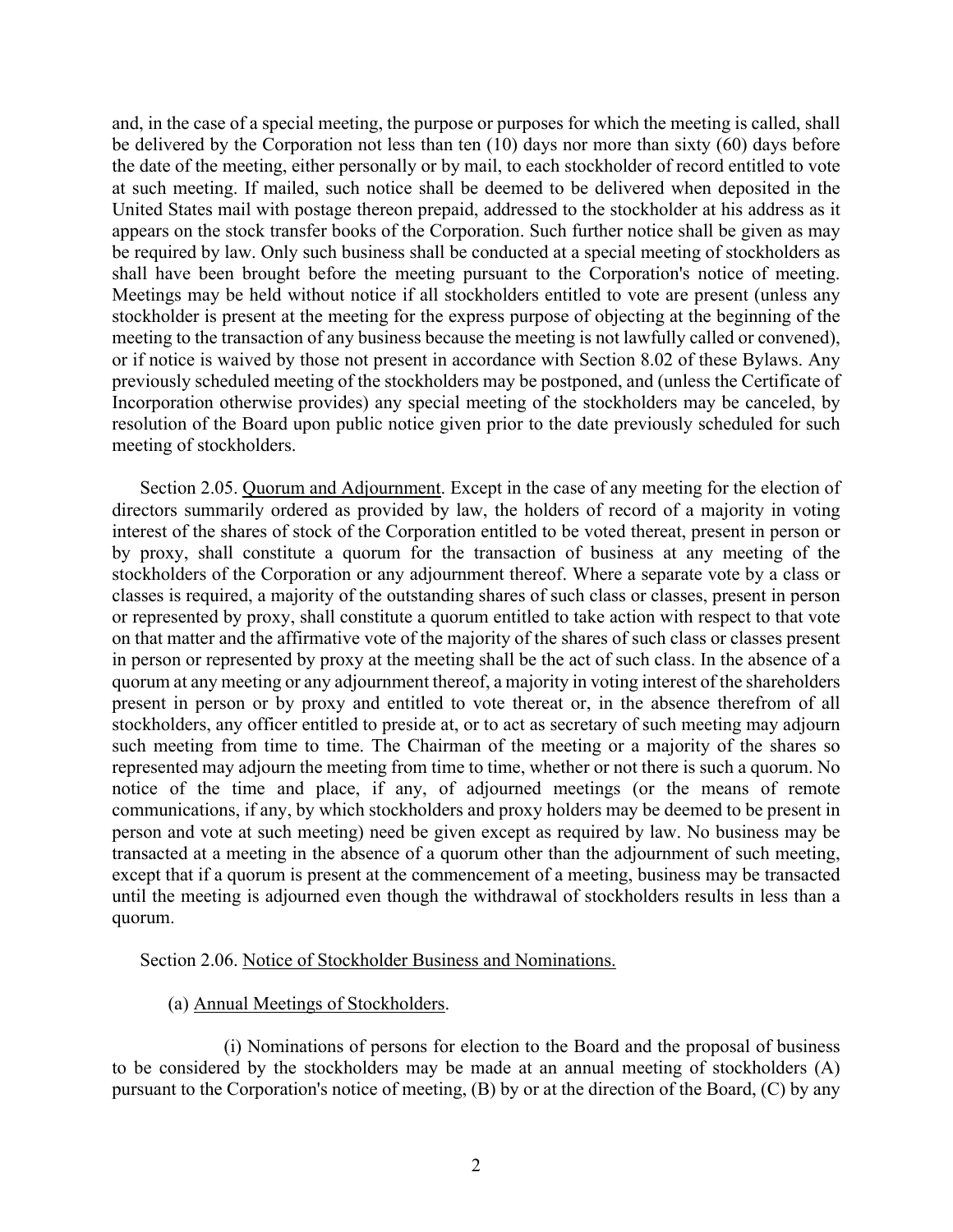stockholder of the Corporation who was a stockholder of record at the time of giving of notice provided for in this Bylaw, who is entitled to vote at the meeting and who complies with the notice procedures set forth in this Bylaw or (D) with respect to nominations, in accordance with Section 2.11 of these Bylaws.

(ii) For nominations or other business to be properly brought before an annual meeting by a stockholder pursuant to clause (C) of paragraph (a)(i) of this Bylaw, the stockholder must have given timely notice thereof in writing to the Secretary of the Corporation and such other business must otherwise be a proper matter for stockholder action. To be timely, a stockholder's notice shall be delivered to the Secretary at the principal executive offices of the Corporation not later than the close of business on the 60th day nor earlier than the close of business on the 90th day prior to the first anniversary of the preceding year's annual meeting; provided, however, that in the event that the date of the annual meeting is more than thirty (30) days before or more than sixty (60) days after such anniversary date, notice by the stockholder to be timely must be so delivered not earlier than the close of business on the 90th day prior to such annual meeting and not later than the close of business on the later of the 60th day prior to such annual meeting or the 10th day following the day on which public announcement of the date of such meeting is first made by the Corporation. In no event shall the public announcement of an adjournment of an annual meeting commence a new time period for the giving of a stockholder's notice as described above. Such stockholder's notice shall set forth (A) as to each person whom the stockholder proposes to nominate for election or re-election as a director all information relating to such person that is required to be disclosed in solicitations of proxies for election of directors in an election contest, or is otherwise required, in each case pursuant to Regulation 14A under the Securities Exchange Act of 1934, as amended (the "Exchange Act") (including such person's written consent to being named in the proxy statement as a nominee and to serving as a director if elected); (B) as to any other business that the stockholder proposes to bring before the meeting, a brief description of the business desired to be brought before the meeting, the reasons for conducting such business at the meeting and any material interest in such business of such stockholder and the beneficial owner, if any, on whose behalf the proposal is made; and (C) as to the stockholder giving the notice and the beneficial owner, if any, on whose behalf the nomination or proposal is made (1) the name and address of such stockholder, as they appear on the Corporation's books, and of such beneficial owner and (2) the class and number of shares of the Corporation which are owned beneficially and of record by such stockholder and such beneficial owner.

(iii) Notwithstanding anything in the second sentence of paragraph (a)(ii) of this Bylaw to the contrary, in the event that the number of directors to be elected to the Board of the Corporation is increased and there is no public announcement by the Corporation naming all of the nominees for director or specifying the size of the increased Board at least seventy (70) days prior to the first anniversary of the preceding year's annual meeting, a stockholder's notice required by this Bylaw shall also be considered timely, but only with respect to nominees for any new positions created by such increase, if it shall be delivered to the Secretary at the principal executive offices of the Corporation not later than the close of business on the 10th day following the day on which such public announcement is first made by the Corporation.

(b) Special Meetings of Stockholders. Only such business shall be conducted at a special meeting of stockholders as shall have been brought before the meeting pursuant to the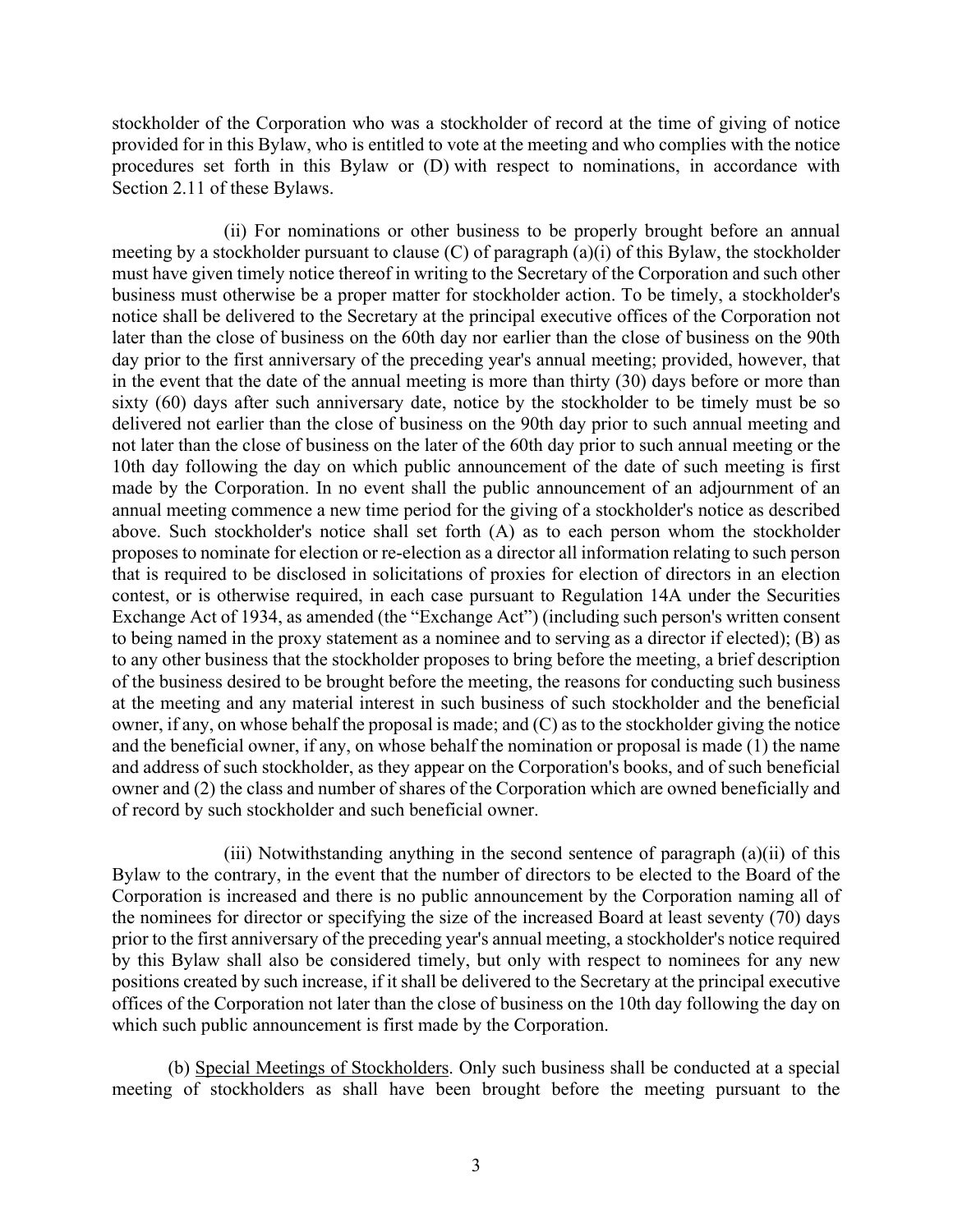Corporation's notice of meeting. Nominations of persons for election to the Board may be made at a special meeting of stockholders at which directors are to be elected pursuant to the Corporation's notice of meeting (i) by or at the direction of the Board or (ii) provided that the Board has determined that directors shall be elected at such meeting, by any stockholder of the Corporation who is a stockholder of record at the time of giving of notice provided for in this Bylaw, who shall be entitled to vote at the meeting and who complies with the notice procedures set forth in this Bylaw. In the event the Corporation calls a special meeting of stockholders for the purpose of electing one or more directors to the Board, any such stockholder may nominate a person or persons (as the case may be), for election to such position(s) as specified in the Corporation's notice of meeting, if the stockholder's notice required by paragraph (a)(ii) of this Bylaw shall be delivered to the Secretary at the principal executive offices of the Corporation not earlier than the close of business on the 90th day prior to such special meeting and not later than the close of business on the later of the 60th day prior to such special meeting or the 10th day following the day on which public announcement is first made of the date of the special meeting and of the nominees proposed by the Board to be elected at such meeting. In no event shall the public announcement of an adjournment of a special meeting commence a new time period for the giving of a stockholder's notice as described above.

(c) General. (i) Only such persons who are nominated in accordance with the procedures set forth in this Section 2.06 or Section 2.11 of these Bylaws shall be eligible to serve as directors and only such business shall be conducted at a meeting of stockholders as shall have been brought before the meeting in accordance with the procedures set forth in this Section 2.06. Except as otherwise provided by law, the Chairman of the meeting shall have the power and duty to determine whether a nomination or any business proposed to be brought before the meeting was made or proposed, as the case may be, in accordance with the procedures set forth in this Bylaw and, if any proposed nomination or business is not in compliance with this Bylaw, to declare that such defective proposal or nomination shall be disregarded.

(ii) For purposes of this Bylaw, "public announcement" shall mean disclosure in a press release reported by the Dow Jones News Service, Associated Press or comparable national news service or in a document publicly filed by the Corporation with the Securities and Exchange Commission (the "SEC") pursuant to Section 13, 14 or 15(d) of the Exchange Act.

(iii) Notwithstanding the foregoing provisions of this Bylaw, a stockholder shall also comply with all applicable requirements of the Exchange Act and the rules and regulations thereunder with respect to the matters set forth in this Bylaw. Nothing in this Bylaw shall be deemed to affect any rights (A) of stockholders to request inclusion of proposals in the Corporation's proxy statement pursuant to Rule 14a-8 under the Exchange Act or (B) of the holders of any series of Preferred Stock to elect directors under specified circumstances.

## Section 2.07. Voting.

(a) Each stockholder shall, at each meeting of the stockholders, be entitled to vote in person or by proxy each share or fractional share of the stock of the Corporation having voting rights on the matter in question and which shall have been held by him and registered in his name on the books of the Corporation: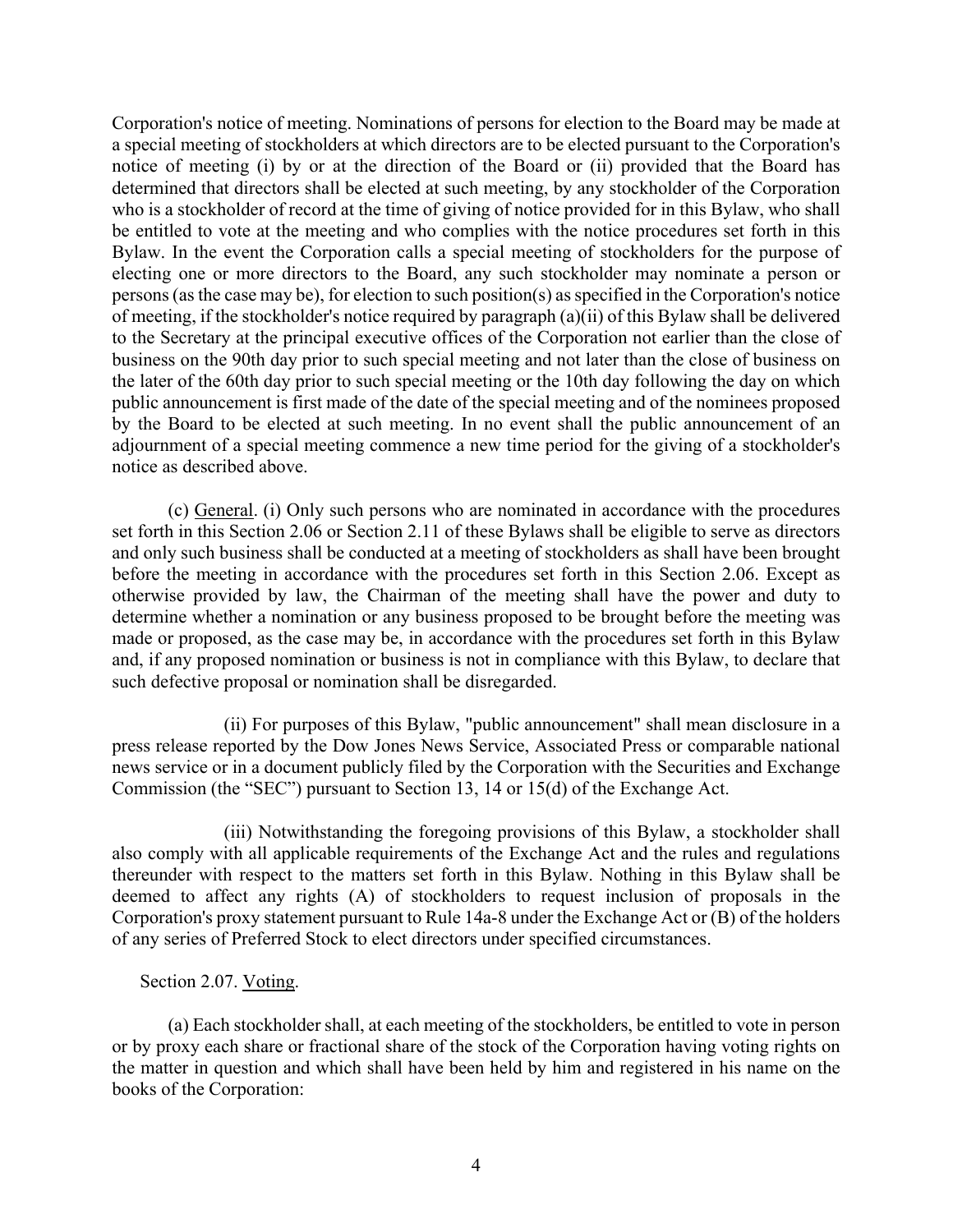(i) on the date fixed pursuant to Section 6.05 of these Bylaws as the record date for the determination of stockholders entitled to notice of and to vote at such meeting, or

(ii) if no such record date shall have been so fixed, then (a) at the close of business on the day next preceding the day on which notice of the meeting shall be given or (b) if notice of the meeting shall be waived, at the close of business on the day next preceding the day on which the meeting shall be held.

(b) Shares of its own stock belonging to the Corporation or to another corporation, if a majority of the shares entitled to vote in the election of directors in such other corporation is held, directly or indirectly, by the Corporation, shall neither be entitled to vote nor be counted for quorum purposes. Nothing in this section shall be construed as limiting the right of the Corporation to vote stock, including but not limited to its own stock, held by it in a fiduciary capacity. Persons holding stock of the Corporation in a fiduciary capacity shall be entitled to vote such stock. Persons whose stock is pledging shall be entitled to vote, unless in the transfer by the pledgor on the books of the Corporation he shall have expressly empowered the pledgee to vote thereon, in which case only the pledgee, or his proxy, may represent such stock and vote thereon. Stock having voting power standing of record in the names of two or more persons, whether fiduciaries, members of a partnership, joint tenants, tenants in common, tenants by the entirety or otherwise, or with respect to which two or more persons have the same fiduciary relationship, shall be voted in accordance with the provisions of the General Corporation Law of the State of Delaware.

(c) Any such voting rights may be exercised by the stockholder entitled thereto in person or by his proxy appointed by an instrument in writing, subscribed by such stockholder or by his attorney thereunto authorized and delivered to the secretary of the meeting; provided, however, that no proxy shall be voted or acted upon after three years from its date unless said proxy shall provide for a longer period. The attendance at any meeting of a stockholder who may theretofore have given a proxy shall not have the effect of revoking the same unless he shall in writing so notify the secretary of the meeting prior to the voting of the proxy. At any meeting of the stockholders all matters, except as otherwise provided in the Certificate of Incorporation, in these Bylaws or by law, shall be decided by the vote of a majority of the shares present in person or by proxy and entitled to vote thereat and thereon, a quorum being present. The vote at any meeting of the stockholders on any questions shall be by ballot and each ballot shall be signed by the stockholder voting, or by his proxy, if there be such proxy, and it shall state the number of shares voted. The chairman of the meeting shall fix and announce at the meeting the date and time of the opening and the closing of the polls for each matter upon which the stockholders will vote at a meeting.

Section 2.08. List of Stockholders. The Secretary of the Corporation shall prepare and make, at least ten (10) days before every meeting of stockholders, a complete list of the stockholders entitled to vote at the meeting, arranged in alphabetical order, and showing the address of each stockholder and the number of shares registered in the name of each stockholder. Such list shall be open to the examination of any stockholder, for any purpose germane to the meeting, for a period of at least ten (10) days prior to the meeting: (i) on a reasonably accessible electronic network, provided that the information required to gain access to such list is provided with the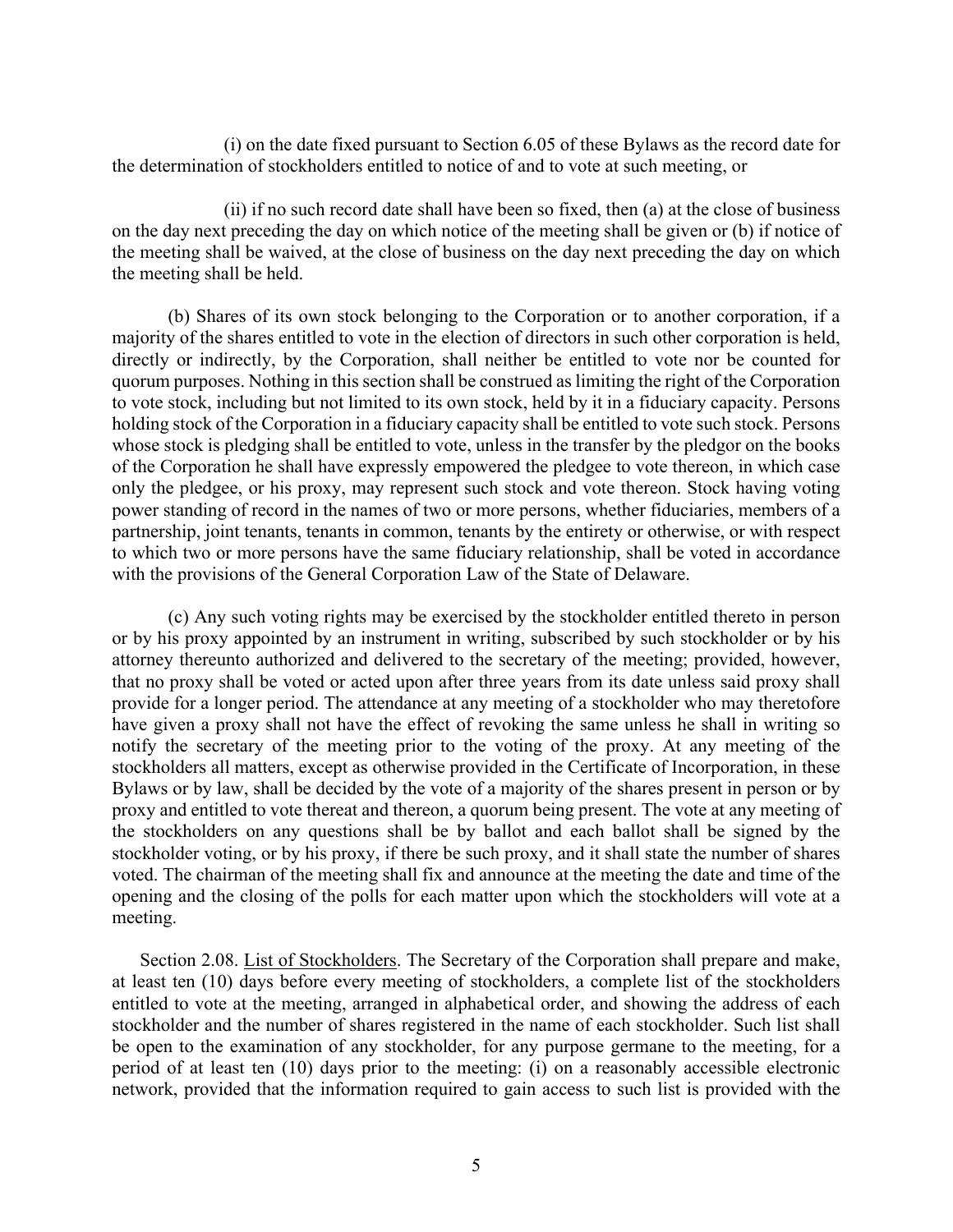notice of the meeting or (ii) during ordinary business hours at the principal place of business of the Corporation. If the meeting is to be held at a place, the list shall also be produced and kept at the time and place of the meeting during the duration thereof, and may be inspected by any stockholder who is present. If the meeting is to be held solely by means of remote communication, then such list shall also be open to the examination of any stockholder during the whole time of the meeting on a reasonably accessible electronic network, and the information required to access such list shall be provided with the notice of the meeting.

Section 2.09. Inspectors of Election. The Corporation shall, in advance of any meeting of stockholders, appoint one or more inspectors to act at the meeting and make a written report thereof. The Corporation may designate one or more persons as alternate inspectors to act at the meeting. If no inspector or alternate is able to act at a meeting of stockholders, the chairman of such meeting shall appoint one or more inspectors to act at the meeting. Each inspector so appointed shall first sign an oath faithfully to execute the duties of inspector at such meeting with strict impartiality and according to the best of his ability. The inspectors shall ascertain the number of shares outstanding and the voting power of each, determine the shares represented at a meeting and the validity of proxies and ballots, count all votes and ballots, determine and retain for a reasonable period a record of the disposition of any challenges made to any determination by the inspectors, and certify their determination of the number of shares represented at the meeting and their count of all votes and ballots. Reports of the inspectors shall be in writing and subscribed and delivered by them to the Secretary of the Corporation. The inspectors may appoint or retain other persons or entities to assist them in the performance of their duties as inspectors. The inspectors need not be stockholders of the Corporation, and any officer of the Corporation may be an inspector on any question other than a vote for or against a proposal in which he shall have a material interest.

Section 2.10. No Stockholder Action by Written Consent. Except as otherwise fixed by or pursuant to the provisions of Article FOURTH of the Certificate of Incorporation relating to the rights of holders of any class or series of stock having a preference over the Common Stock as to dividends or upon liquidation with respect to such class or series of stock, any action required or permitted to be taken by the stockholders of the Corporation must be effected at a duly called annual or special meeting of such holders and may not be effected by any consent in writing by such stockholders.

### Section 2.11. Proxy Access.

(a) Whenever the Board solicits proxies with respect to the election of directors at an annual meeting of stockholders, subject to the provisions of this Section 2.11, the Corporation shall include in its proxy statement, on its form proxy and on any ballot distributed at such annual meeting, in addition to any persons nominated for election by the Board or any committee thereof, the name, together, in the case of the proxy statement, with the Required Information (as defined below), of any person nominated for election (the "Stockholder Nominee") to the Board by a stockholder or group of no more than twenty (20) stockholders that satisfies the requirements of this Section 2.11 (such stockholder or stockholder group, including each member thereof to the extent the context requires, the "Eligible Stockholder"), and who expressly elects at the time of providing the notice required by this Section 2.11 (the "Notice of Proxy Access Nomination") to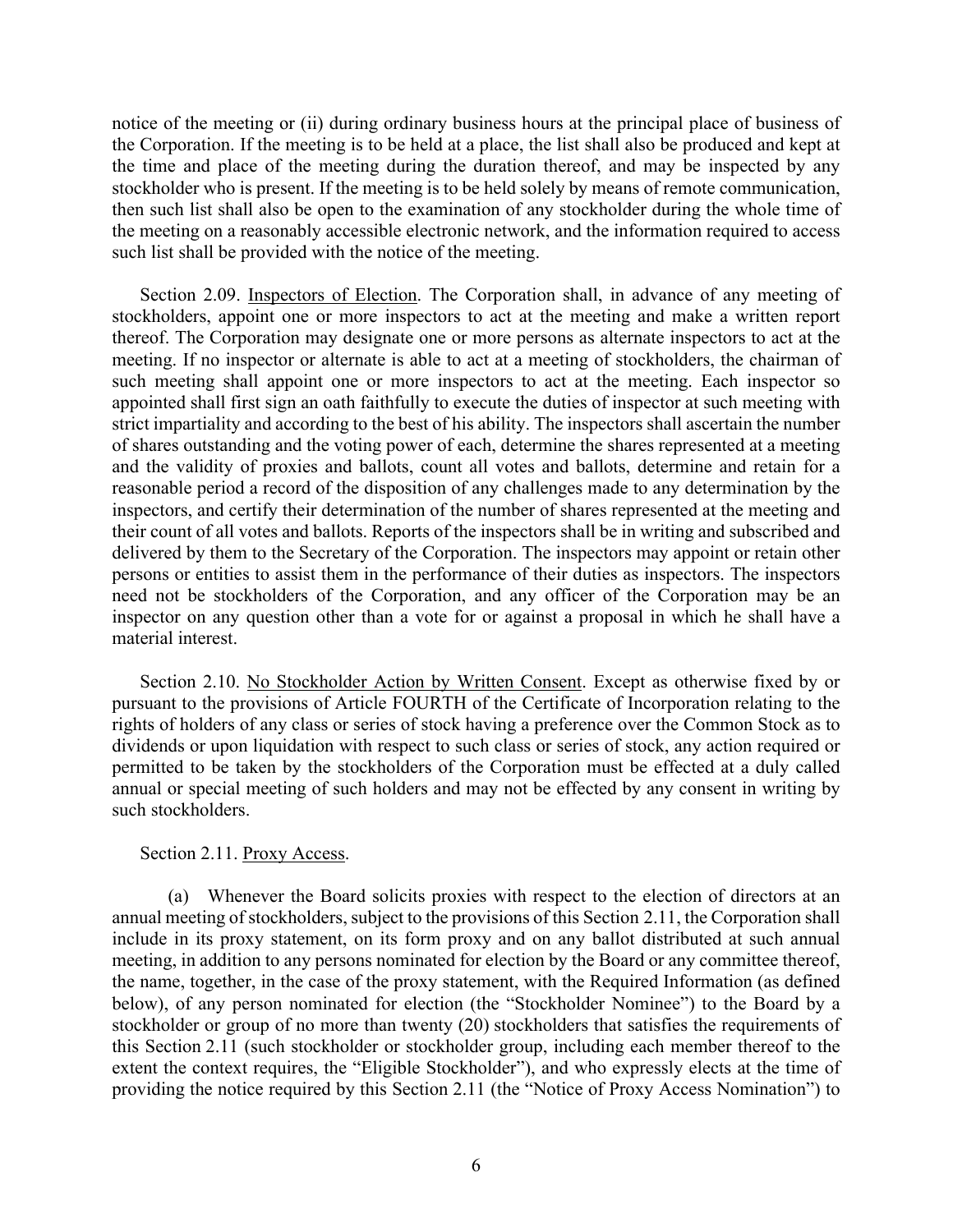have its nominee included in the Corporation's proxy materials pursuant to this Section 2.11. For purposes of this Section 2.11, in calculating the number of stockholders in a group seeking to qualify as an Eligible Stockholder, two (2) or more funds that are (i) under common management and investment control, (ii) under common management and funded primarily by the same employer, or (iii) a "group of investment companies" as such term is defined in Section  $12(d)(1)(G)(ii)$  of the Investment Company Act of 1940, as amended, shall be counted as one stockholder. In the event that the Eligible Stockholder consists of a group of stockholders, any and all requirements and obligations for an individual Eligible Stockholder that are set forth in these Bylaws, including the Minimum Holding Period (as defined below), shall apply to each member of such group; provided, however, that the Required Ownership Percentage (as defined below) shall apply to the ownership of the group in the aggregate. For purposes of this Section 2.11, the "Required Information" that the Corporation will include in its proxy statement is the information provided to the Secretary of the Corporation concerning the Stockholder Nominee and the Eligible Stockholder that is required to be disclosed in the Corporation's proxy statement by the regulations promulgated under the Exchange Act, and if the Eligible Stockholder so elects, a written statement of the Eligible Stockholder (or, in the case of a group, a written statement of the group), not to exceed 500 words, in support of each Stockholder Nominee's candidacy (the "Statement"). Notwithstanding anything to the contrary contained in this Section 2.11, the Corporation may omit from its proxy materials any information or Statement (or portion thereof) that it, in good faith, believes is untrue in any material respect (or omits to state a material fact necessary in order to make the statements made, in light of the circumstances under which they are made, not misleading) or would violate any applicable law or regulation, and the Corporation may solicit against, and include in the proxy statement its own statement relating to, any Stockholder Nominee.

(b) To be timely, the Notice of Proxy Access Nomination must be addressed to the Secretary of the Corporation and received by the Secretary of the Corporation no earlier than one hundred fifty (150) days and no later than one hundred twenty (120) days before the anniversary of the date that the Corporation issued its definitive proxy statement for the previous year's annual meeting of stockholders; provided, however, that in the event the annual meeting is more than thirty (30) days before or after the anniversary date of the previous year's annual meeting, or if no annual meeting was held in the preceding year, to be timely, the Notice of Proxy Access Nomination must be received at the principal executive offices of the Corporation no earlier than one hundred fifty (150) days before such annual meeting and no later than the later of one hundred twenty (120) days before such annual meeting or the tenth (10th) day following the day on which public announcement (as defined in Section 2.06(c)(ii) above) of the date of such meeting is first made by the Corporation. In no event shall an adjournment or postponement of an annual meeting, commence a new time period (or extend any time period) for the giving of the Notice of Proxy Access Nomination as described above.

(c) The maximum number of Stockholder Nominees nominated by all Eligible Stockholders that will be included in the Corporation's proxy materials with respect to an annual meeting of stockholders shall not exceed the greater of (i) two (2) and (ii) 25% of the total number of directors in office (rounded down to the nearest whole number) as of the last day on which a Notice of Proxy Access Nomination may be delivered pursuant to and in accordance with this Section 2.11 (the "Final Proxy Access Nomination Date"). In the event that one or more vacancies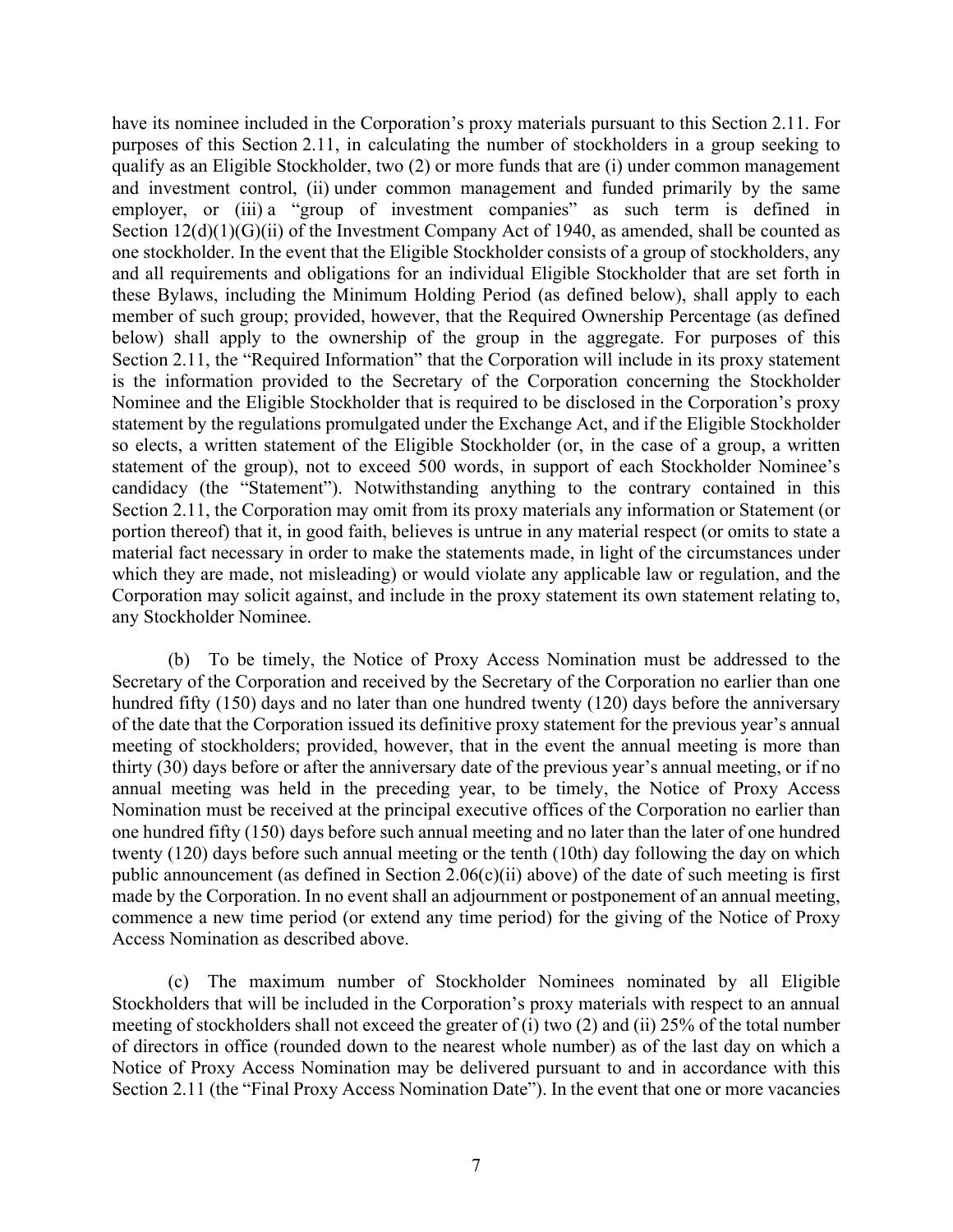for any reason occurs after the Final Proxy Access Nomination Date but before the date of the annual meeting and the Board resolves to reduce the size of the Board in connection therewith, the maximum number of Stockholder Nominees included in the Corporation's proxy materials shall be calculated based on the number of directors in office as so reduced. The following individuals shall be counted as one of the Stockholder Nominees for purposes of determining when the maximum number of Stockholder Nominees provided for in this Section 2.11 has been reached: (i) any individual nominated by an Eligible Stockholder for inclusion in the Corporation's proxy materials pursuant to this Section 2.11 whom the Board decides to nominate as a nominee of the Board, (ii) any individual nominated by an Eligible Stockholder for inclusion in the Corporation's proxy materials pursuant to this Section 2.11 but whose nomination is subsequently withdrawn, (iii) any director currently serving on the Board who was a Stockholder Nominee at any of the two preceding annual meetings, (iv) any director currently serving on the Board who was a Stockholder Nominee at the third preceding annual meeting and who the Board decides to nominate as a Board nominee at the upcoming annual meeting and (v) any director in office or director candidate who, in each case, will be included in the Corporation's proxy materials with respect to such annual meeting as an unopposed (by the Corporation) nominee pursuant to an agreement, arrangement or understanding between the Corporation and a stockholder or group of stockholders (other than such agreement, arrangement or understanding entered into in connection with an acquisition of stock by such stockholder, or group of stockholders, from the Corporation). Any Eligible Stockholder submitting more than one Stockholder Nominee for inclusion in the Corporation's proxy materials pursuant to this Section 2.11 shall rank such Stockholder Nominees based on the order that the Eligible Stockholder desires such Stockholder Nominees to be selected for inclusion in the Corporation's proxy statement in the event that the total number of Stockholder Nominees submitted by Eligible Stockholders pursuant to this Section 2.11 exceeds the maximum number of nominees provided for in this Section 2.11. In the event that the number of Stockholder Nominees submitted by Eligible Stockholders pursuant to this Section 2.11 exceeds the maximum number of nominees provided for in this Section 2.11, the highest ranking Stockholder Nominee who meets the requirements of this Section 2.11 from each Eligible Stockholder will be selected for inclusion in the Corporation's proxy materials until the maximum number is reached, going in order of the amount (largest to smallest) of shares of the Corporation's outstanding common stock each Eligible Stockholder disclosed as owned in its respective Notice of Proxy Access Nomination submitted to the Corporation. If the maximum number is not reached after the highest ranking Stockholder Nominee who meets the requirements of this Section 2.11 from each Eligible Stockholder has been selected, this process will continue as many times as necessary, following the same order each time, until the maximum number is reached. Following such determination, if any Stockholder Nominee who satisfies the eligibility requirements of this Section 2.11 (y) thereafter is nominated by the Board or (z) thereafter is not included in the Corporation's proxy materials or is not submitted for election as a director, in either case, as a result of the Nominating Stockholder becoming ineligible or withdrawing its nomination, the Stockholder Nominee becoming unwilling or unable to serve on the Board or the Eligible Stockholder or the Stockholder Nominee failing to comply with the provisions of this Section 2.11, no other nominee or nominees shall be included in the Corporation's proxy materials or otherwise submitted for director election in substitution thereof.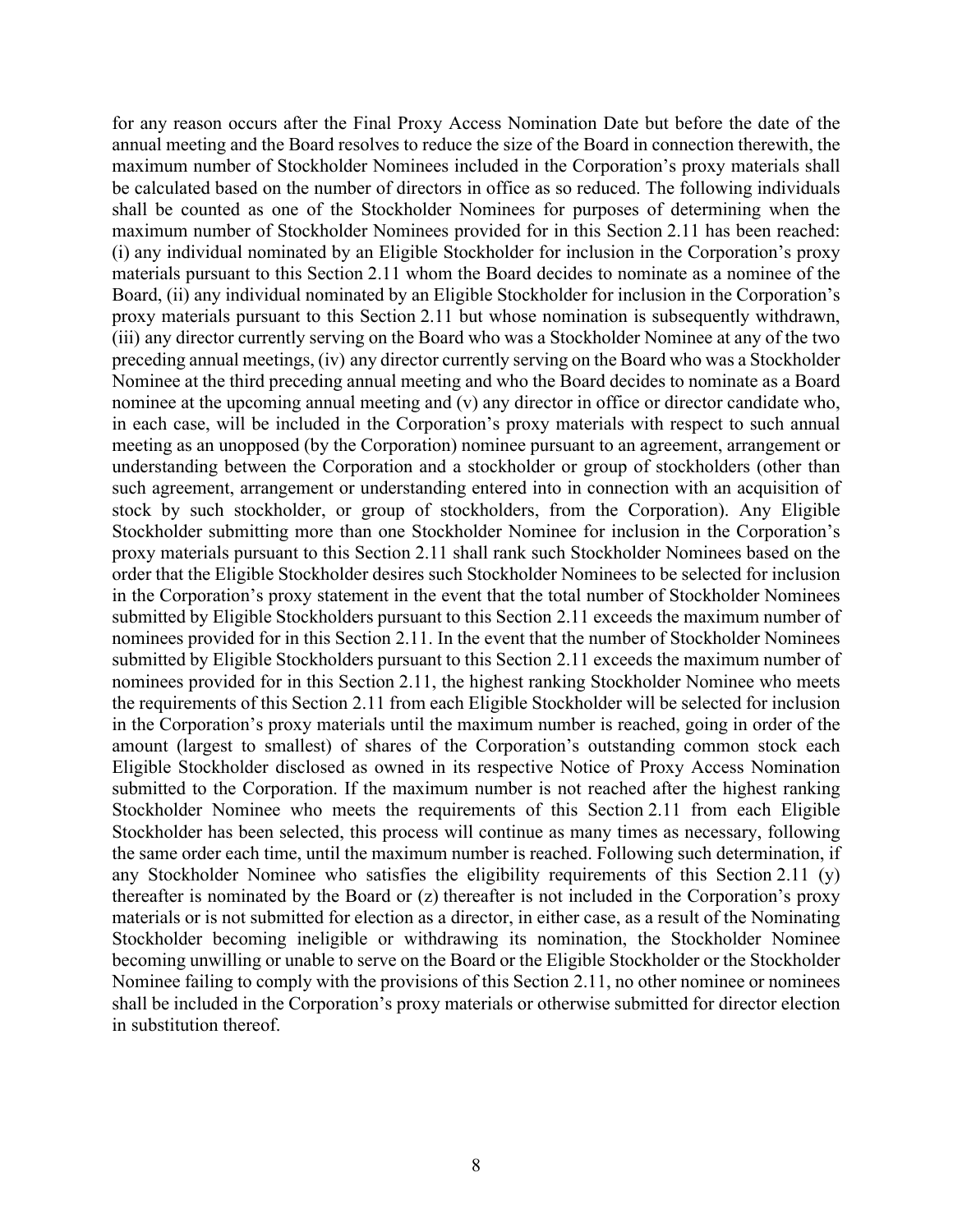(d) For purposes of this Section 2.11, an Eligible Stockholder shall be deemed to "own" only those outstanding shares of common stock of the Corporation as to which the stockholder possesses both:

(i) the full voting and investment rights pertaining to the shares; and

(ii) the full economic interest in (including the opportunity for profit from and risk of loss on) such shares;

provided that the number of shares calculated in accordance with clauses (i) and (ii) shall not include any shares:

(A) sold by such stockholder or any of its affiliates in any transaction that has not been settled or closed, including any short sale;

(B) borrowed by such stockholder or any of its affiliates for any purposes or purchased by such stockholder or any of its affiliates pursuant to an agreement to resell; or

(C) subject to any option, warrant, forward contract, swap, contract of sale, other derivative or similar agreement entered into by such stockholder or any of its affiliates, whether any such instrument or agreement is to be settled with shares or with cash based on the notional amount or value of shares of outstanding common stock of the Corporation, in any such case which instrument or agreement has, or is intended to have, or if exercised by either party would have, the purpose or effect of:

(1) reducing in any manner, to any extent or at any time in the future, such stockholder's or its affiliates' full right to vote or direct the voting of any such shares; and/or

(2) hedging, offsetting or altering to any degree any gain or loss realized or realizable from maintaining the full economic ownership of such shares by such stockholder or its affiliates.

A stockholder shall "own" shares held in the name of a nominee or other intermediary so long as the stockholder retains the right to instruct how the shares are voted with respect to the election of directors and possesses the full economic interest in the shares. A stockholder's ownership of shares shall be deemed to continue during any period in which the stockholder has delegated any voting power by means of a proxy, power of attorney or other instrument or arrangement which is revocable at any time by the stockholder. A stockholder's ownership of shares shall be deemed to continue during any period in which the stockholder has loaned such shares provided that the stockholder has the power to recall such loaned shares on five (5) business days' notice. The terms "owned," "owning" and other variations of the word "own" shall have correlative meanings. Whether outstanding shares of the common stock of the Corporation are "owned" for these purposes shall be determined by the Board or any committee thereof, in each case, in its sole discretion. For purposes of this Section 2.11, the term "affiliate" or "affiliates" shall have the meaning ascribed thereto under the rules and regulations of the Exchange Act. An Eligible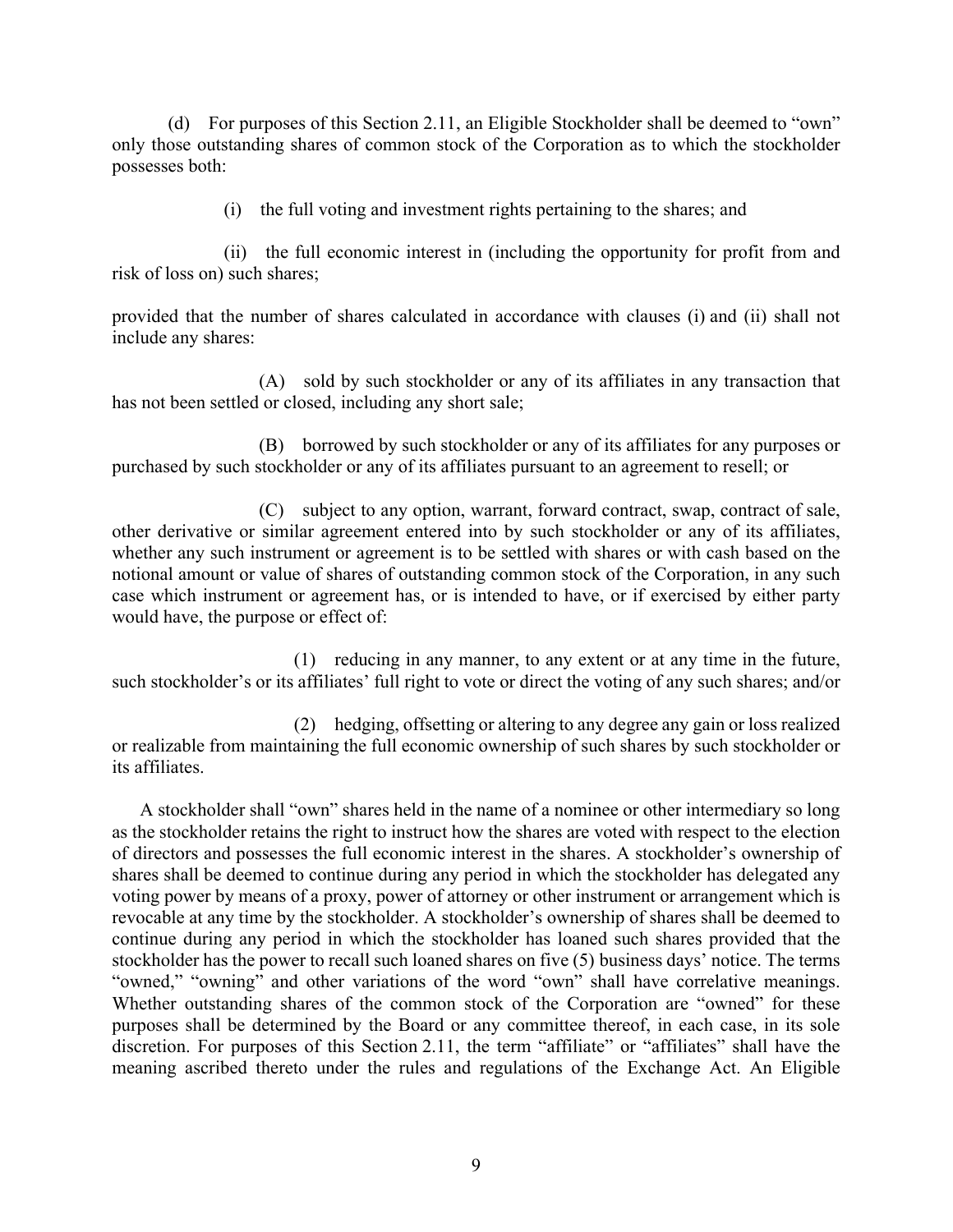Stockholder shall include in its Notice of Proxy Access Nomination the number of shares it is deemed to own for the purposes of this Section 2.11.

(e) In order to make a nomination pursuant to this Section 2.11, an Eligible Stockholder must have owned the Required Ownership Percentage of the Corporation's outstanding common stock (the "Required Shares") continuously for the Minimum Holding Period (as defined below) as of both the date the Notice of Proxy Access Nomination is received by the Secretary of the Corporation in accordance with this Section 2.11 and the record date for determining the stockholders entitled to vote at the annual meeting and must continue to own the Required Shares through the meeting date. For purposes of this Section 2.11, the "Required Ownership Percentage" shall be 3% or more, based on the number of shares of common stock outstanding of the Corporation as publicly reported in the Corporation's most recently filed Form 10-K or Form 10- Q. For purposes of this Section 2.11, the "Minimum Holding Period" is three (3) years. Within the time period specified in this Section 2.11 for delivering the Notice of Proxy Access Nomination, an Eligible Stockholder must provide the following information in writing to the Secretary of the Corporation:

(i) one or more written statements from the record holder of the shares (and from each intermediary through which the shares are or have been held during the Minimum Holding Period) verifying that, as of a date within seven (7) calendar days prior to the date the Notice of Proxy Access Nomination is received by, the Secretary of the Corporation, the Eligible Stockholder owns, and has owned continuously for the Minimum Holding Period, the Required Shares, and the Eligible Stockholder's agreement to provide, within five (5) business days after the record date for the annual meeting, written statements from the record holder and intermediaries verifying the Eligible Stockholder's continuous ownership of the Required Shares through the record date;

(ii) a copy of the Schedule 14N that has been filed with the SEC as required by Rule 14a-18 under the Exchange Act;

(iii) the information, representations and agreements that are the same as those that would be required to be set forth in a stockholder's notice of nomination pursuant to Section 2.06 of these Bylaws;

(iv) the consent of each Stockholder Nominee to being named in the Corporation's proxy statement as a nominee and to serving as a director if elected;

(v) a representation that the Eligible Stockholder:

(A) acquired the Required Shares in the ordinary course of business and not with the intent to change or influence control at the Corporation, and does not presently have such intent;

(B) presently intends to maintain qualifying ownership of the Required Shares through the date of the annual meeting;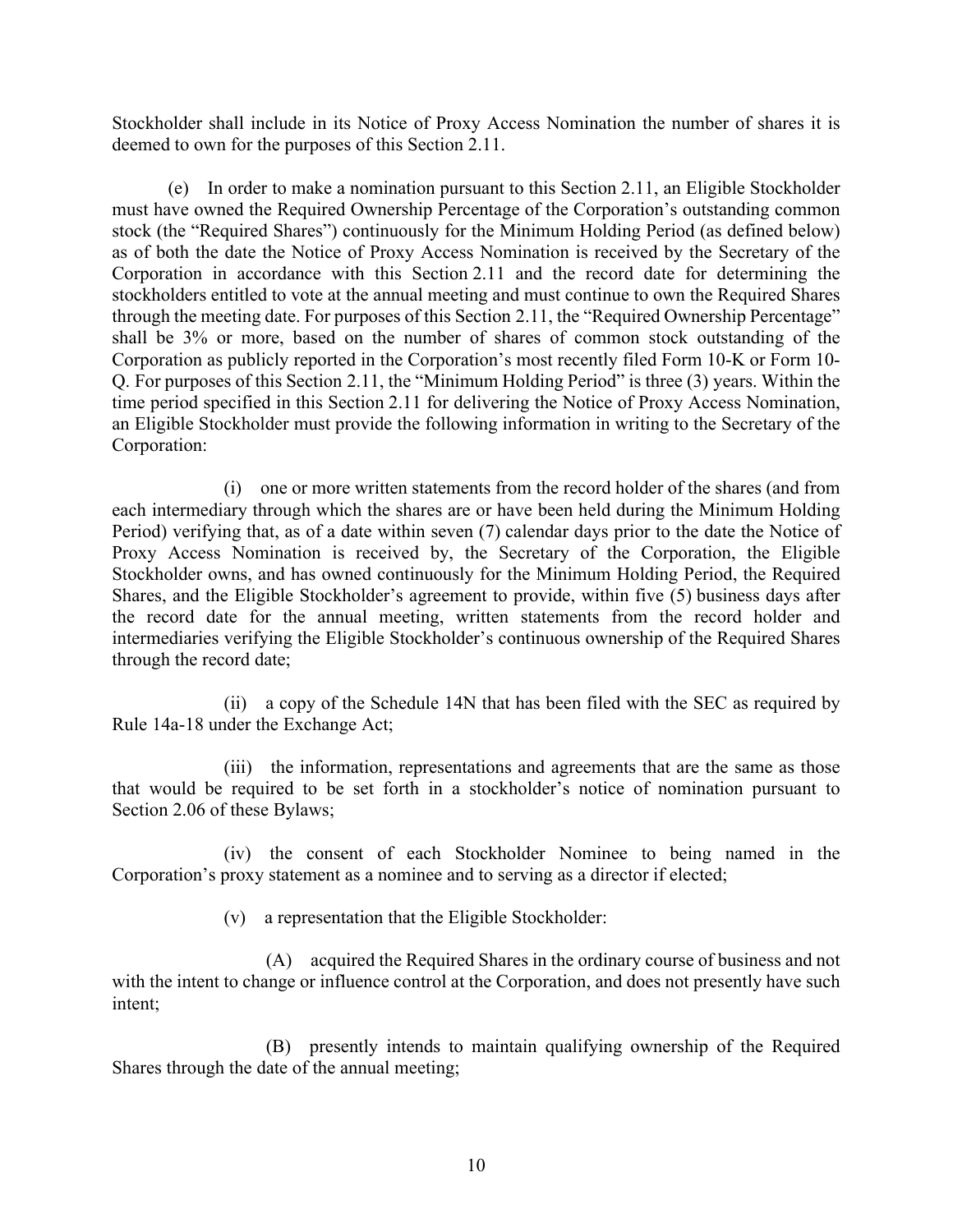(C) has not nominated and will not nominate for election any individual as a director at the annual meeting, other than its Stockholder Nominee(s);

(D) has not engaged and will not engage in, and has not and will not be a "participant" in another person's, "solicitation" within the meaning of Rule 14a-1(l) under the Exchange Act in support of the election of any individual as a director at the annual meeting, other than its Stockholder Nominee(s) or a nominee of the Board;

(E) agrees to comply with all applicable laws and regulations with respect to any solicitation in connection with the meeting or applicable to the filing and use, if any, of soliciting material;

(F) will provide facts, statements and other information in all communications with the Corporation and its stockholders that are or will be true and correct in all material respects and do not and will not omit to state a material fact necessary in order to make the statements made, in light of the circumstances under which they were made, not misleading; and

(G) as to any two or more funds whose shares are aggregated to count as one stockholder for the purpose of constituting an Eligible Stockholder, within five (5) business days after the date of the Notice of Proxy Access Nomination, will provide to the Corporation documentation reasonably satisfactory to the Corporation that demonstrates that the funds satisfy the requirements of the second sentence of subsection (a) of this Section 2.11;

(vi) an undertaking that the Eligible Stockholder agrees to:

(A) assume all liability stemming from any legal or regulatory violation arising out of the Eligible Stockholder's communications with the stockholders of the Corporation or out of the information that the Eligible Stockholder provided to the Corporation;

(B) indemnify and hold harmless the Corporation and each of its directors, officers and employees individually against any liability, loss or damages in connection with any threatened or pending action, suit or proceeding, whether legal, administrative or investigative, against the Corporation or any of its directors, officers or employees arising out of any nomination submitted by the Eligible Stockholder pursuant to this Section 2.11; and

(C) file with the SEC any solicitation with the Corporation's stockholders relating to the meeting at which the Stockholder Nominee will be nominated, regardless of whether any such filing is required under Regulation 14A of the Exchange Act or whether any exemption from filing is available thereunder; and

(vii) in the case of a nomination by a group of stockholders that together is an Eligible Stockholder, the designation by all group members of one group member that is authorized to act on behalf of all such members with respect to the nomination and matters related thereto, including withdrawal of the nomination.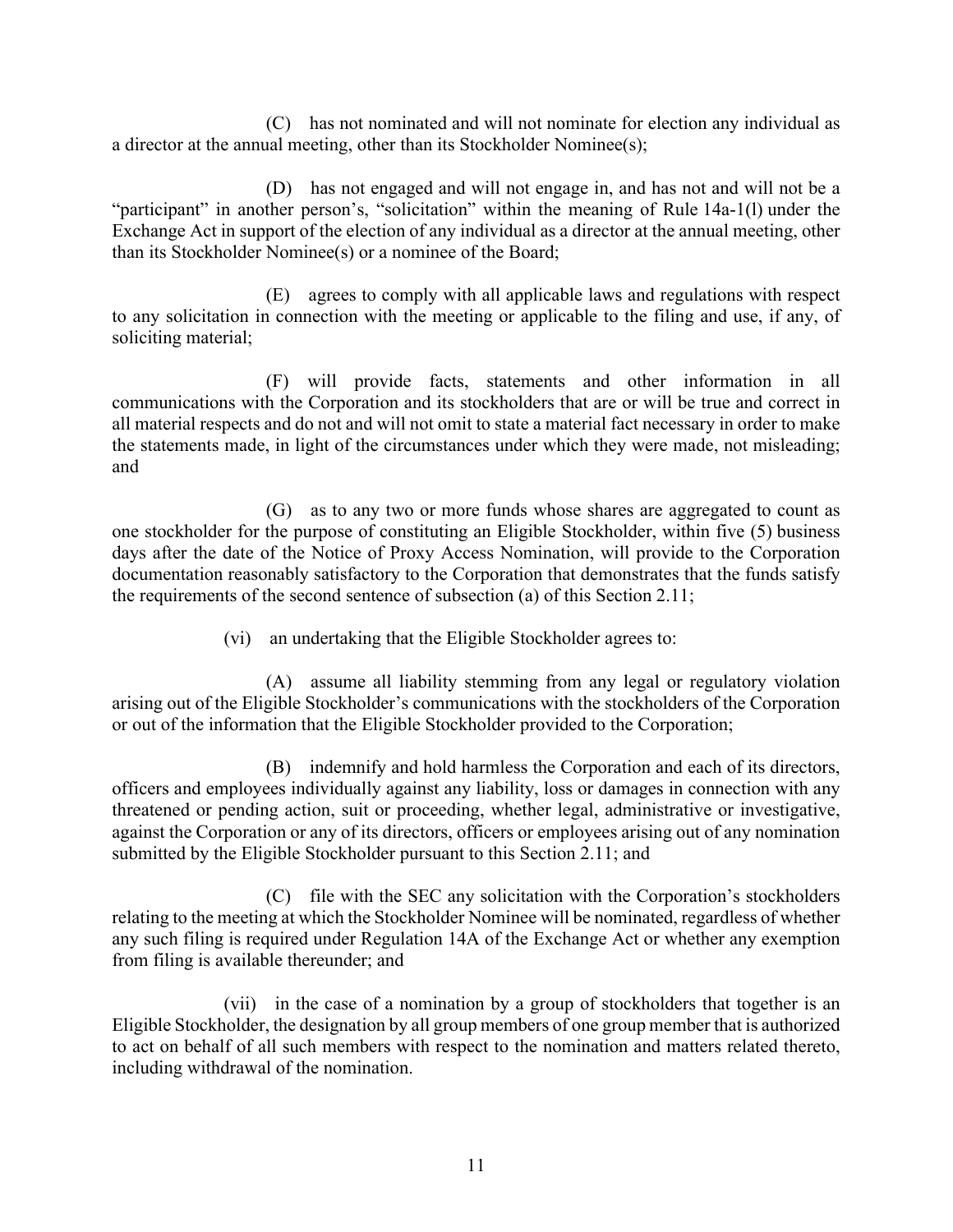(f) Within the time period specified in this Section 2.11 for delivering the Notice of Proxy Access Nomination, a Stockholder Nominee must deliver to the Secretary of the Corporation (which shall be deemed to be part of the Stockholder Notice for purposes of this Section 2.11):

(i) the information required with respect to persons whom a stockholder proposes to nominate for election or reelection as a director by Section 2.06 of these Bylaws;

(ii) a written representation and agreement that such person:

(A) will act as a representative of all of the stockholders of the Corporation while serving as a director;

(B) is not and will not become a party to (I) any agreement, arrangement or understanding with, and has not given any commitment or assurance to, any person or entity as to how such person, if elected as a director of the Corporation, will act or vote on any issue or question (a "Voting Commitment") that has not been disclosed to the Corporation or (II) any Voting Commitment that could limit or interfere with such Stockholder Nominee's ability to comply, if elected as a director of the Corporation, with such Stockholder Nominee's fiduciary duties under applicable law;

(C) is not or will not become a party to any agreement, arrangement or understanding with any person or entity other than the Corporation with respect to direct or indirect compensation, reimbursement or indemnification in connection with service or action as a director that has not been disclosed to the Corporation;

(D) will comply with all applicable publicly disclosed corporate governance, conflict of interest, confidentiality and stock ownership and trading policies and guidelines of the Corporation, as well as the applicable provisions of these Bylaws and the rules and regulations of the SEC and any stock exchange applicable to the Corporation; and

(E) will provide facts, statements and other information in all communications with the Corporation and its stockholders that are or will be true and correct in all material respects (and shall not omit to state a material fact necessary in order to make the statements made, in light of the circumstances under which they were made, not misleading).

At the request of the Corporation, the Stockholder Nominee(s) must submit all completed and signed questionnaires required of directors and officers of the Corporation. The Corporation may request such additional information as necessary to permit the Board to determine if each Stockholder Nominee satisfies the requirements of this Section 2.11 or if each Stockholder Nominee is independent under the listing standards of the principal U.S. exchange upon which the common stock of the Corporation is listed, any applicable rules of the SEC and any publicly disclosed standards used by the Board in determining and disclosing the independence of the Corporation's directors.

(g) In the event that any information or communications provided by the Eligible Stockholder or the Stockholder Nominee to the Corporation or its stockholders ceases to be true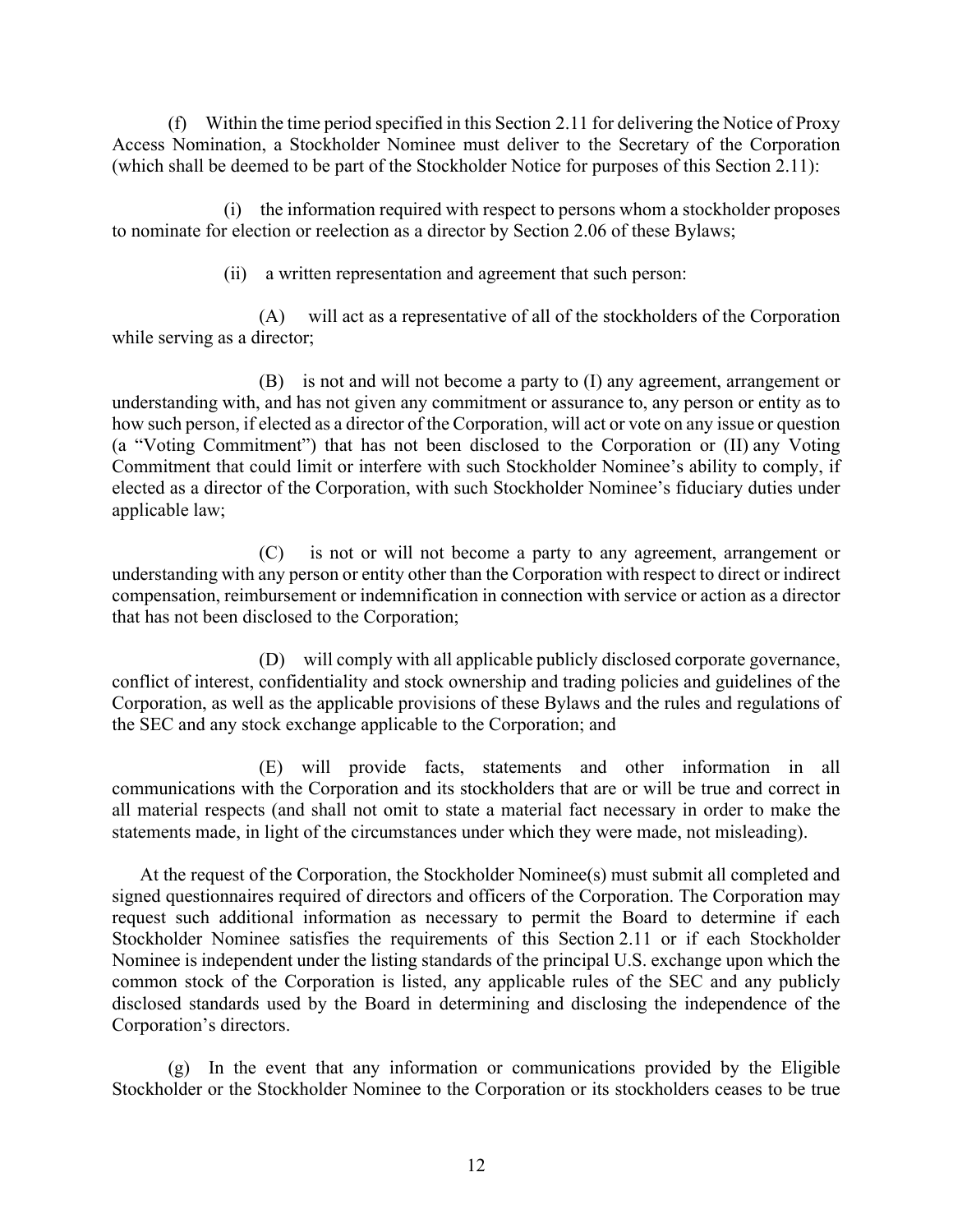and correct in all material respects or omits a material fact necessary to make the statements made, in light of the circumstances under which they were made, not misleading, each Eligible Stockholder or Stockholder Nominee, as the case may be, shall promptly notify the Secretary of the Corporation of any defect in such previously provided information and of the information that is required to correct any such defect it being understood that providing any such notification shall not be deemed to cure any defect or limit the Corporation's rights to omit a Stockholder Nominee from its proxy materials as provided in this Section 2.11.

(h) The Corporation shall not be required to include, pursuant to this Section 2.11, a Stockholder Nominee in its proxy materials for any meeting of stockholders, any such nomination shall be disregarded and no vote on such Stockholder Nominee will occur, notwithstanding that proxies in respect of such vote may have been received by the Corporation:

(i) if the Secretary of the Corporation receives a notice (whether or not subsequently withdrawn) that a stockholder has nominated any person for election to the Board pursuant to the advance notice requirements for stockholder nominees for director set forth in Section 2.06 of these Bylaws;

(ii) who is not independent under the listing standards of each principal U.S. exchange upon which the common stock of the Corporation is listed, any applicable rules of the SEC and any publicly disclosed standards used by the Board in determining and disclosing independence of the Corporation's directors, in each case as determined by the Board in its sole discretion;

(iii) whose election as a member of the Board would cause the Corporation to be in violation of these Bylaws, the Certificate of Incorporation, the rules and listing standards of the principal U.S. exchanges upon which the common stock of the Corporation is traded, or any applicable state or federal law, rule or regulation;

(iv) who is or has been, within the past three (3) years, (i) an officer or director of a competitor, as defined for purposes of Section 8 of the Clayton Antitrust Act of 1914 or (ii) a management official of a depository organization as defined for purposes of the Depository Institution Management Interlocks Act and applicable rules and regulations;

(v) who is a named subject of a pending criminal proceeding (excluding traffic violations and other minor offenses) or has been convicted in such a criminal proceeding within the past ten (10) years;

(vi) who is subject to any order of the type specified in Rule 506(d) of Regulation D promulgated under the Securities Act of 1933, as amended;

(vii) if such Stockholder Nominee or the applicable Eligible Stockholder shall have provided information to the Corporation in respect to such nomination that was untrue in any material respect or omitted to state a material fact necessary in order to make the statement made, in light of the circumstances under which they were made, not misleading, as determined by the Board or any committee thereof, in each case, in its sole discretion; or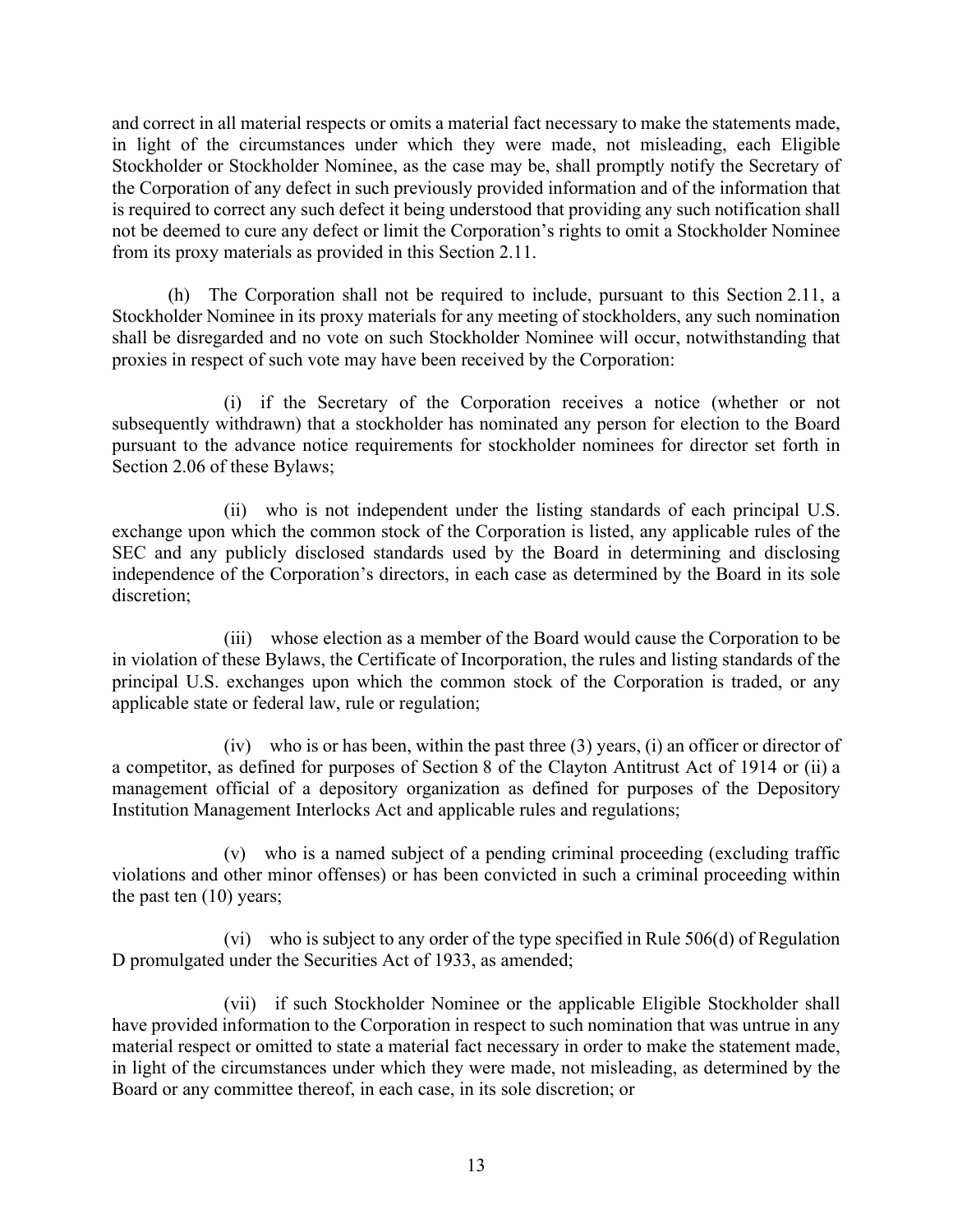(viii) the Eligible Stockholder or applicable Stockholder Nominee breaches or fails to comply with its obligations pursuant to these Bylaws, including, but not limited to, this Section 2.11 and any agreement, representation or undertaking required by this Section 2.11.

(i) Notwithstanding anything to the contrary set forth herein, the Board or the chairman of the meeting of stockholders shall declare a nomination by an Eligible Stockholder to be invalid, and such nomination shall be disregarded notwithstanding that proxies in respect of such vote may have been received by the Corporation, if:

(i) the Stockholder Nominee(s) and/or the applicable Eligible Stockholder shall have breached its or their obligations under this Section 2.11, as determined by the Board or the chairman of the meeting of stockholders, in each case, in its or his sole discretion; or

(ii) the Eligible Stockholder (or a qualified representative thereof) does not appear at the meeting of stockholders to present any nomination pursuant to this Section 2.11.

(j) Any Stockholder Nominee who is included in the Corporation's proxy materials for a particular annual meeting of stockholders but withdraws from or becomes ineligible or unavailable for election at the annual meeting will be ineligible to be a Stockholder Nominee pursuant to this Section 2.11 for the next two annual meetings. For the avoidance of doubt, this Section 2.11(j) shall not prevent any stockholder from nominating any person to the Board pursuant to and in accordance with Section 2.06 of these Bylaws.

(k) The Board (or any other person or body authorized by the Board) shall have the exclusive power and authority to interpret the provisions of this Section 2.11 of these Bylaws and make, in good faith, all determinations deemed necessary or advisable in connection with this Section 2.11 to any person, facts or circumstances. All such actions, interpretations and determinations that are done or made by the Board (or any other person or body authorized by the Board) shall be binding on the Corporation, the stockholders and all other parties.

(l) No stockholder shall be permitted to join more than one group of stockholders to become an Eligible Stockholder for purposes of nominations pursuant to this Section 2.11 per each annual meeting of stockholders.

(m) This Section 2.11 shall be the exclusive method for stockholders to include nominees for director in the Corporation's proxy materials.

### ARTICLE III BOARD OF DIRECTORS

Section 3.01. General Powers. The property, business and affairs of the Corporation shall be managed by or under the direction of the Board.

Section 3.02. Number, Election and Terms. Except as otherwise fixed by or pursuant to the provisions of Article FOURTH of the Certificate of Incorporation relating to the rights of the holders of any class or series of stock having a preference over the Common Stock as to dividends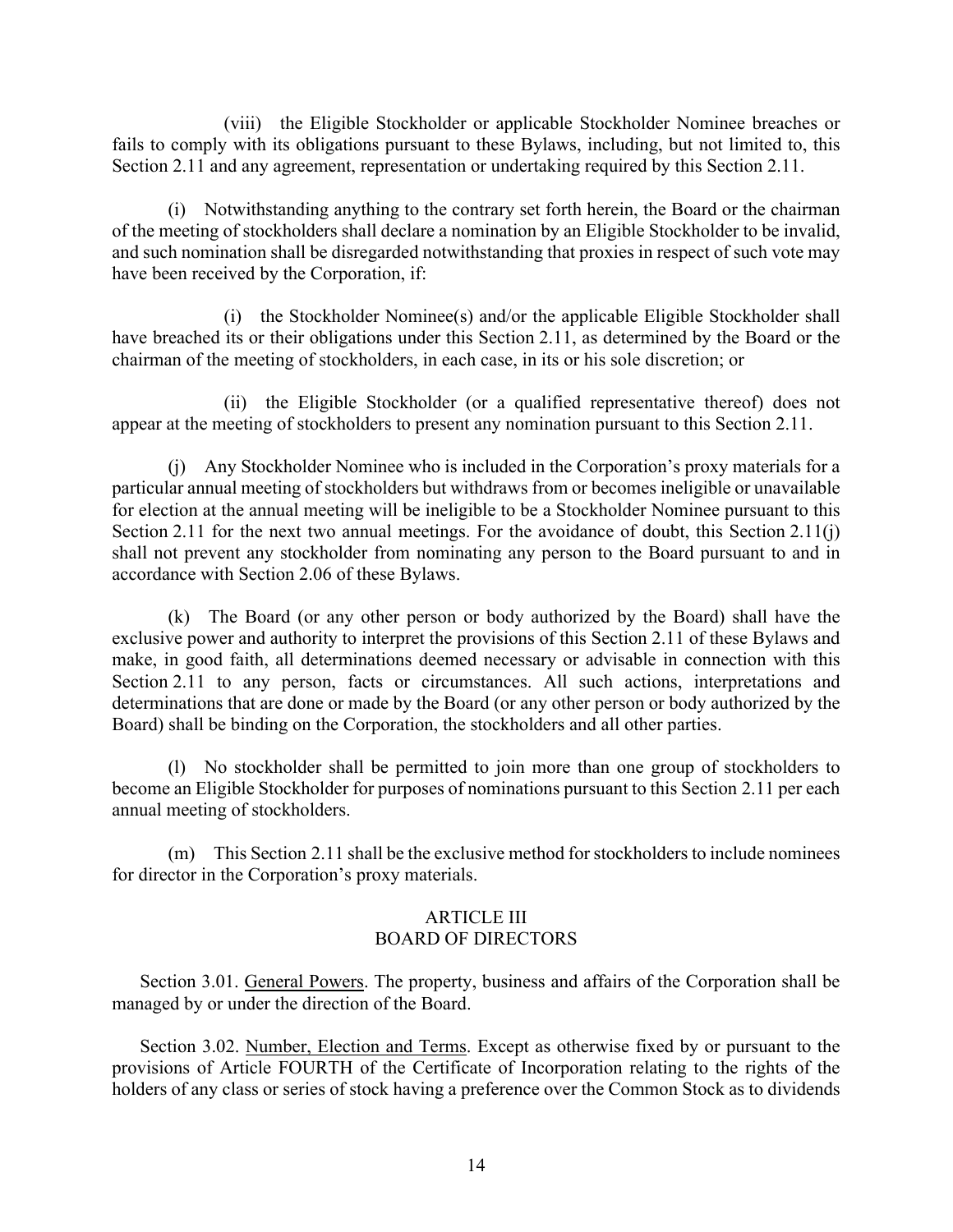or upon liquidation to elect additional directors under specified circumstances, the number of the directors of the Board of the Corporation shall be fixed from time to time exclusively pursuant to a resolution adopted by a majority of the total number of directors which the Corporation would have if there were no vacancies. Commencing with the 1996 annual meeting of stockholders, the directors, other than those who may be elected by the holders of any class or series of stock having a preference over the Common Stock as to dividends or upon liquidation, shall be classified, with respect to the time for which they severally hold office, into three classes, as nearly equal in number as is reasonably possible, one class to be originally elected for a term expiring at the annual meeting of stockholders to be held in 1997, the second class to be originally elected for a term expiring at the annual meeting of stockholders to be held in 1998, and the third class to be originally elected for a term expiring at the annual meeting of stockholders to be held in 1999, with each director to hold office until his or her successor is duly elected and qualified. At each annual meeting of the stockholders of the Corporation, commencing with the 1997 annual meeting, the successors of the class of directors whose term expires at that meeting shall be elected to hold office for a term expiring at the annual meeting of stockholders held in the third year following the year of their election, with each director to hold office until his or her successor shall have been duly elected and qualified.

Section 3.03. Procedure for Election of Directors; Required Vote. Election of directors at all meetings of the stockholders at which directors are to be elected shall be by ballot, and, except as otherwise fixed by or pursuant to the provisions of Article FOURTH of the Certificate of Incorporation relating to the rights to the holders of any class or series of stock having a preference over the Common Stock as to dividends or upon liquidation to elect directors under specified circumstances, each director to be elected by stockholders shall be elected by the vote of the majority of the votes cast at any meeting for the election of directors at which a quorum is present. For purposes of this Bylaw, a majority of votes cast shall mean that the number of shares voted "for" a director's election exceeds 50% of the number of votes cast with respect to that director's election. Votes cast shall exclude abstentions with respect to that director's election. Notwithstanding the foregoing, in the event of a contested election of directors, directors shall be elected by the vote of a plurality of the votes cast at any meeting for the election of directors at which a quorum is present. For purposes of this Bylaw, a contested election shall mean any election of directors in which the number of candidates for election as directors exceeds the number of directors to be elected, with the determination thereof being made by the Secretary as of the tenth day preceding the date the Corporation first mails its notice for such meeting to the stockholders of the Corporation (provided that the determination that an election is a "contested election" shall be determinative only as to the timeliness of a notice of nomination made pursuant to Section 2.06 or Section 2.11 of these Bylaws and not otherwise as to its validity). If, prior to the time the Company mails its initial proxy statement in connection with such election of directors, one or more notices of nomination are withdrawn such that the number of candidates for election as director no longer exceeds the number of directors to be elected, the election shall not be considered a contested election.

Section 3.04. Resignations. Any director of the Corporation may resign at any time by giving written notice to the Board or to the Secretary of the Corporation. Any such resignation shall take effect at the time specified therein, or, if the time be not specified, it shall take effect immediately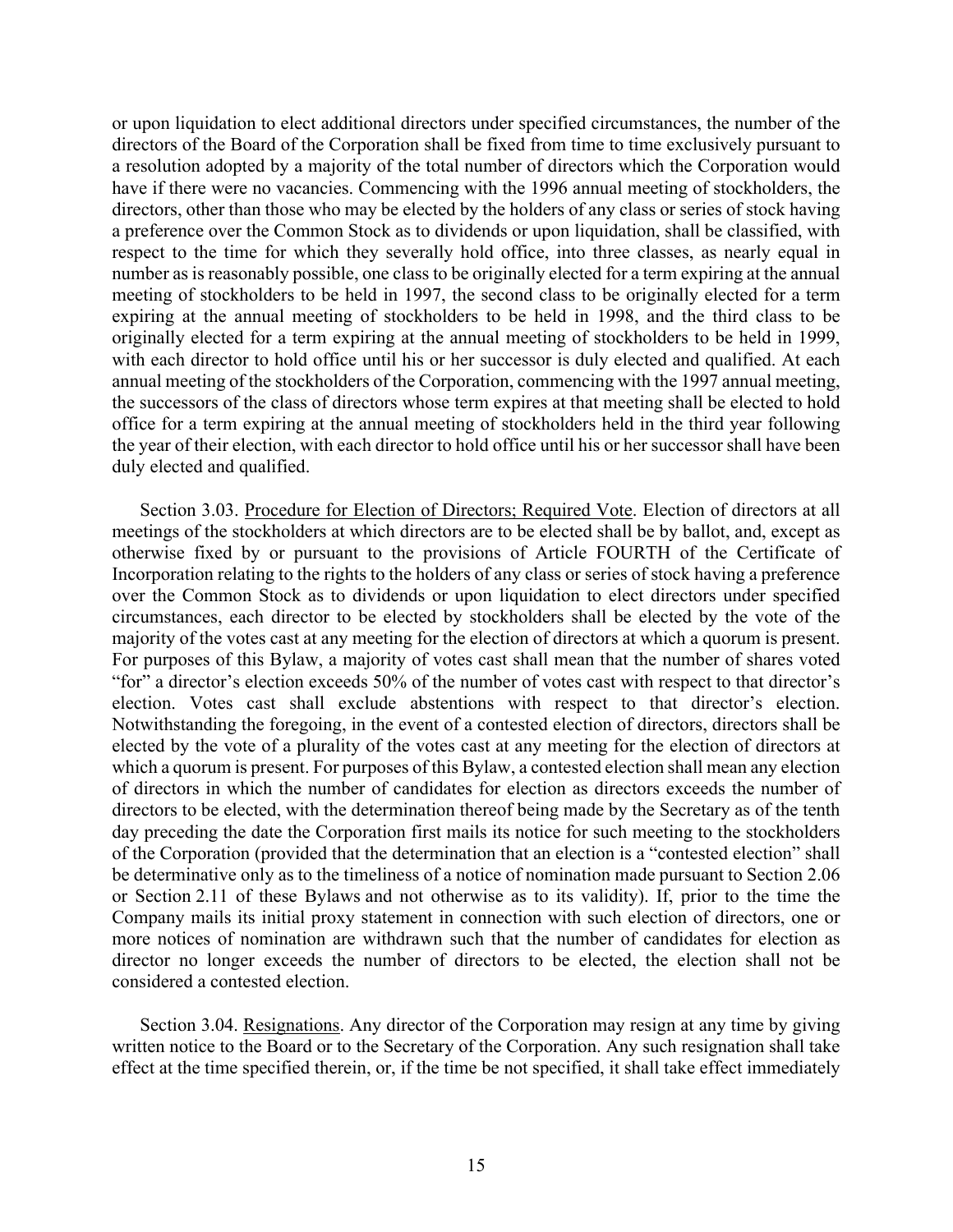upon its receipt; and unless otherwise specified therein, the acceptance of such resignation shall not be necessary to make it effective.

Section 3.05. Removal. Subject to the rights of any class or series of stock having a preference over the Common Stock as to dividends or upon liquidation to elect directors under specified circumstances, any director may be removed from office at any time, but only for cause and only by the affirmative vote of the holders of 80% of the combined voting power of the then outstanding shares of stock entitled to vote generally in the election of directors, voting together as a single class.

Section 3.06. Vacancies. Subject to applicable law and except as otherwise provided for or fixed by or pursuant to the provisions of Article FOURTH of the Certificate of Incorporation relating to the rights of the holders of any class or series of stock having a preference over the Common Stock as to dividends or upon liquidation to elect directors under specified circumstances, and unless the Board of Directors otherwise determines, vacancies resulting from death, resignation, retirement, disqualification, removal from office or other cause, and newly created directorships resulting from any increase in the authorized number of directors, may be filled only by the affirmative vote of a majority of the remaining directors, though less than a quorum of the Board of Directors, and directors so chosen shall hold office for a term expiring at the annual meeting of stockholders at which the term of office of the class to which they have been elected expires and until such director's successor shall have been duly elected and qualified. No decrease in the number of authorized directors constituting the Board of Directors of the Corporation shall shorten the term of any incumbent director.

Section 3.07. Place of Meeting, Etc. The Board may hold any of its meetings at such place or places within or without the State of Delaware as the Board may from time to time by resolution designate or as shall be designated by the person or persons calling the meeting or in the notice or a waiver of notice of any such meeting. Directors may participate in any regular or special meeting of the Board by means of conference telephone or similar communications equipment pursuant to which all persons participating in the meeting of the Board can hear each other, and such participation shall constitute presence in person at such meeting.

Section 3.08. First Meeting. The Board shall meet as soon as practicable after each annual election of directors and notice of such first meeting shall not be required.

Section 3.09. Regular Meetings. Regular meetings of the Board may be held at such times as the Board shall from time to time by resolution determine. If any day fixed for a regular meeting shall be a legal holiday at the place where the meeting is to be held, then the meeting shall be held at the same hour and place on the next succeeding business day not a legal holiday. Except as provided by law, notice of regular meetings need not be given.

Section 3.10. Special Meetings. Special meetings of the Board may be called by the Chairman of the Board of Directors or the Chief Executive Officer. Notice of any special meeting of directors shall be given to each director at his business or residence in writing by hand delivery, first-class or overnight mail or courier service, telegram or facsimile transmission, electronic mail or electronic messaging system, or orally by telephone. If mailed by first-class mail, such notice shall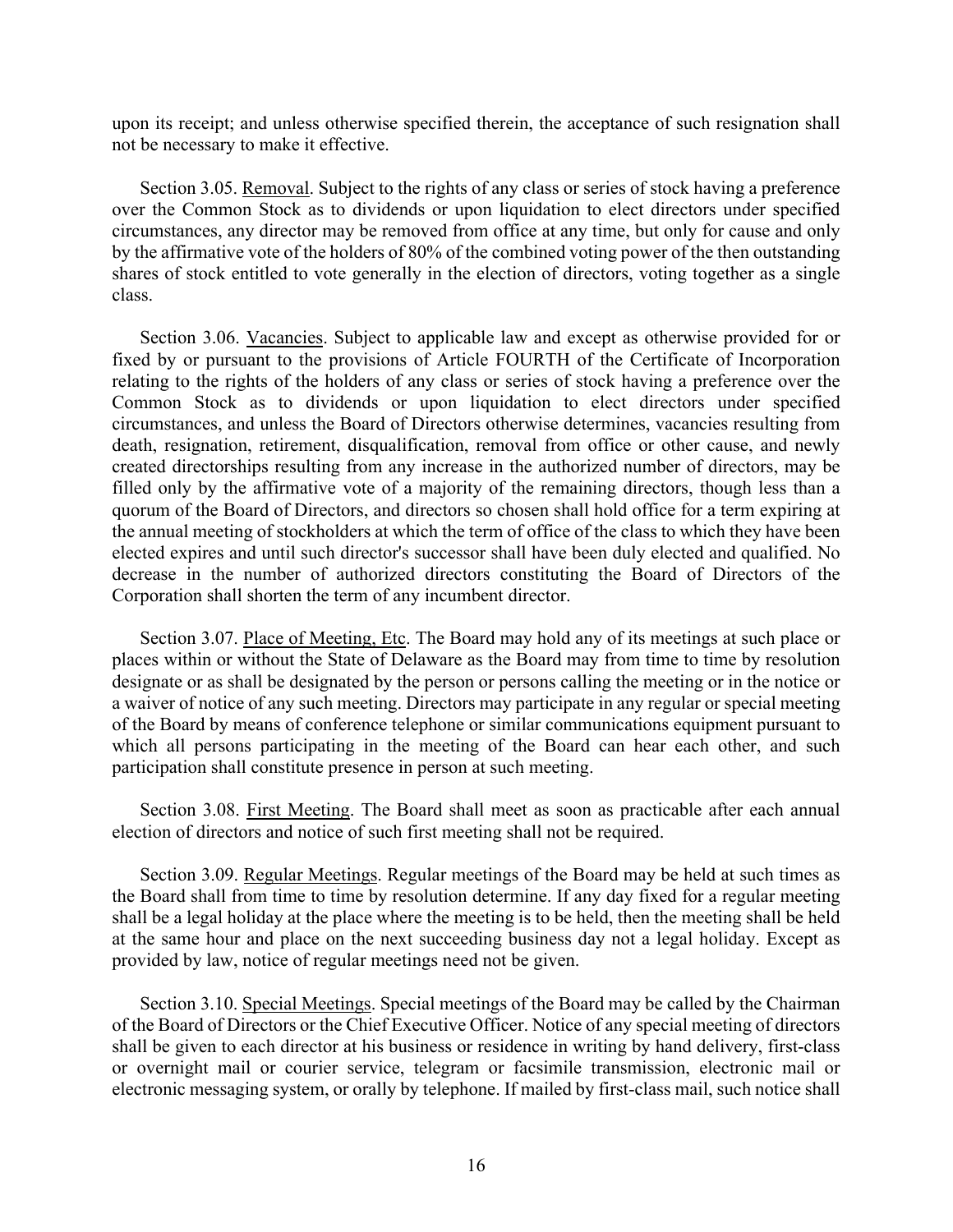be deemed adequately delivered when deposited in the United States mails so addressed, with postage thereon prepaid, at least five (5) days before such meeting. If by telegram, overnight mail or courier service, such notice shall be deemed adequately delivered when the telegram is delivered to the telegraph company or the notice is delivered to the overnight mail or courier service company at least twenty-four (24) hours before such meeting. If by facsimile transmission, electronic mail, or electronic messaging system, such notice shall be deemed adequately delivered when the notice is transmitted at least twelve (12) hours before such meeting. If by telephone or by hand delivery, the notice shall be given at least twelve (12) hours prior to the time set for the meeting. Such notice may be waived by any director and any meeting shall be a legal meeting without notice having been given if all the directors shall be present thereat or if those not present shall, either before or after the meeting, sign a written waiver of notice of, or a consent to, such meeting or shall after the meeting sign the approval of the minutes thereof. All such waivers, consents or approvals shall be filed with the corporate records or be made a part of the minutes of the meeting.

Section 3.11. Quorum and Manner of Acting. Except as otherwise provided in the Certificate of Incorporation or these Bylaws or by law, the presence of a majority of the total number of directors then in office shall be required to constitute a quorum for the transaction of business at any meeting of the Board. Except as otherwise provided in the Certificate of Incorporation or these Bylaws or by law, all matters shall be decided at any such meeting, a quorum being present, by the affirmative votes of a majority of the directors present. In the absence of a quorum, a majority of directors present at any meeting may adjourn the same from time to time until a quorum shall be present. Notice of any adjourned meeting need not be given. The directors shall act only as a Board, and the individual directors shall have no power as such.

Section 3.12. Action by Consent. Any action required or permitted to be taken at any meeting of the Board or of any committee thereof may be taken without a meeting if a written consent thereto is signed by all members of the Board or of such committee, as the case may be, and such written consent is filed with the minutes of proceedings of the Board or committee.

Section 3.13. Compensation. The directors shall receive only such compensation for their services as directors as may be allowed by resolution of the Board. The Board may also provide that the Corporation shall reimburse each such director for any expense incurred by him on account of his attendance at any meetings of the Board or Committees of the Board. Neither the payment of such compensation nor the reimbursement of such expenses shall be construed to preclude any director from serving the Corporation or its subsidiaries in any other capacity and receiving compensation therefor.

Section 3.14. Executive Committee. There may be an Executive Committee of two or more directors appointed by the Board, who may meet at stated times, or in notice to all by any of their own number, during the intervals between the meetings of the Board; they shall advise and aid the officers of the Corporation in all matters concerning its interest and the management of its business, and generally perform such duties and exercise such powers as may be directed or delegated by the Board from time to time. The Board of Directors may also designate, if it desires, other directors as alternate members who may replace any absent or disqualified member of the Executive Committee at any meeting thereof. To the full extent permitted by law, the Board may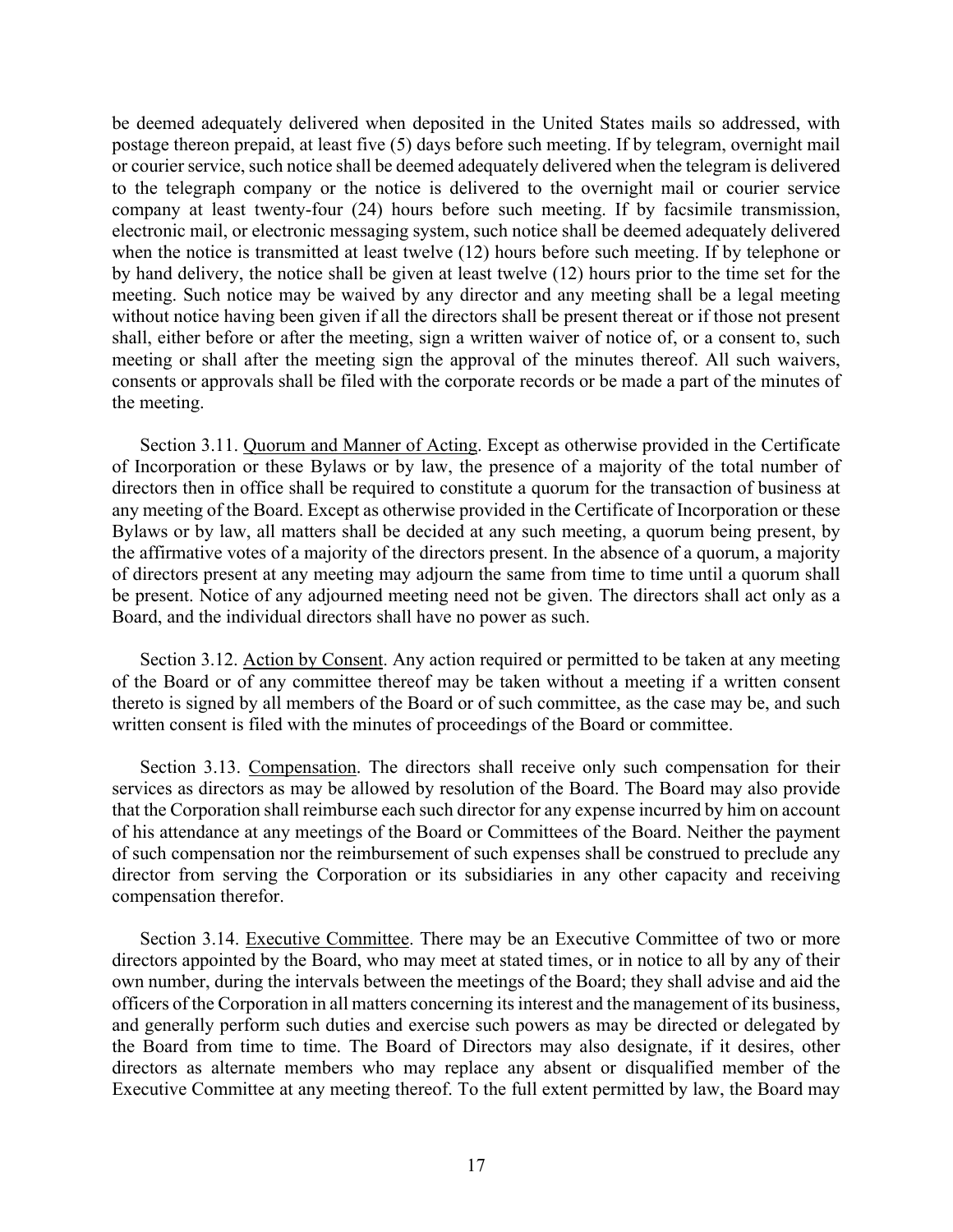delegate to such committee authority to exercise all the powers of the Board while the Board is not in session. Vacancies in the membership of the committee shall be filled by the Board at a regular meeting or at a special meeting for that purpose. In the absence or disqualification of any member of the Executive Committee and any alternate member in his or her place, the member or members of the Executive Committee present at the meeting and not disqualified from voting, whether or not he or she or they constitute a quorum, may, by unanimous vote, appoint another member of the Board of Directors to act at the meeting in the place of the absent or disqualified member. The Executive Committee shall keep written minutes of its meeting and report the same to the Board when required. The provisions of Sections 3.09, 3.10, 3.11 and 3.12 of these Bylaws shall apply, mutatis mutandis, to any Executive Committee of the Board.

Section 3.15. Other Committees. The Board may, by resolution passed by a majority of the whole Board, designate one or more other committees, each such committee to consist of one or more of the directors of the Corporation. The Board of Directors may also designate, if it desires, other directors as alternate members who may replace any absent or disqualified member of any such committee at any meeting thereof. To the full extent permitted by law, any such committee shall have and may exercise such powers and authority as the Board may designate in such resolution. Vacancies in the membership of a committee shall be filled by the Board at a regular meeting or a special meeting for that purpose. Any such committee shall keep written minutes of its meeting and report the same to the Board when required. In the absence or disqualification of any member of any such committee and any alternate member or members of any such committee present at the meeting and not disqualified from voting, whether or not he or she or they constitute a quorum, may, by unanimous vote, appoint another member of the Board of Directors to act at the meeting in the place of the absent or disqualified member. The provisions of Section 3.09, 3.10, 3.11 and 3.12 of these Bylaws shall apply, mutatis mutandis, to any such committee of the Board.

#### ARTICLE IV **OFFICERS**

Section 4.01. Number. The officers of the Corporation shall be a Chairman of the Board, a Chief Executive Officer, a President, one or more Vice Presidents, a Secretary and a Treasurer. The Board may also elect one or more Assistant Secretaries and Assistant Treasurers. A person may hold more than one office providing the duties thereof can be consistently performed by the same person.

Section 4.02. Other Officers. The Board may appoint such other officers as it shall deem necessary who shall hold their offices for such terms and shall exercise such powers and perform such duties as shall be determined from time to time by the Board.

Section 4.03. Election. Each of the officers of the Corporation, except such officers as may be appointed in accordance with the provisions of Section 4.02 or Section 4.05 of this Article, shall be chosen annually by the Board and shall hold his office until he shall resign or shall be removed or otherwise disqualified to serve, or his successor shall be elected and qualified.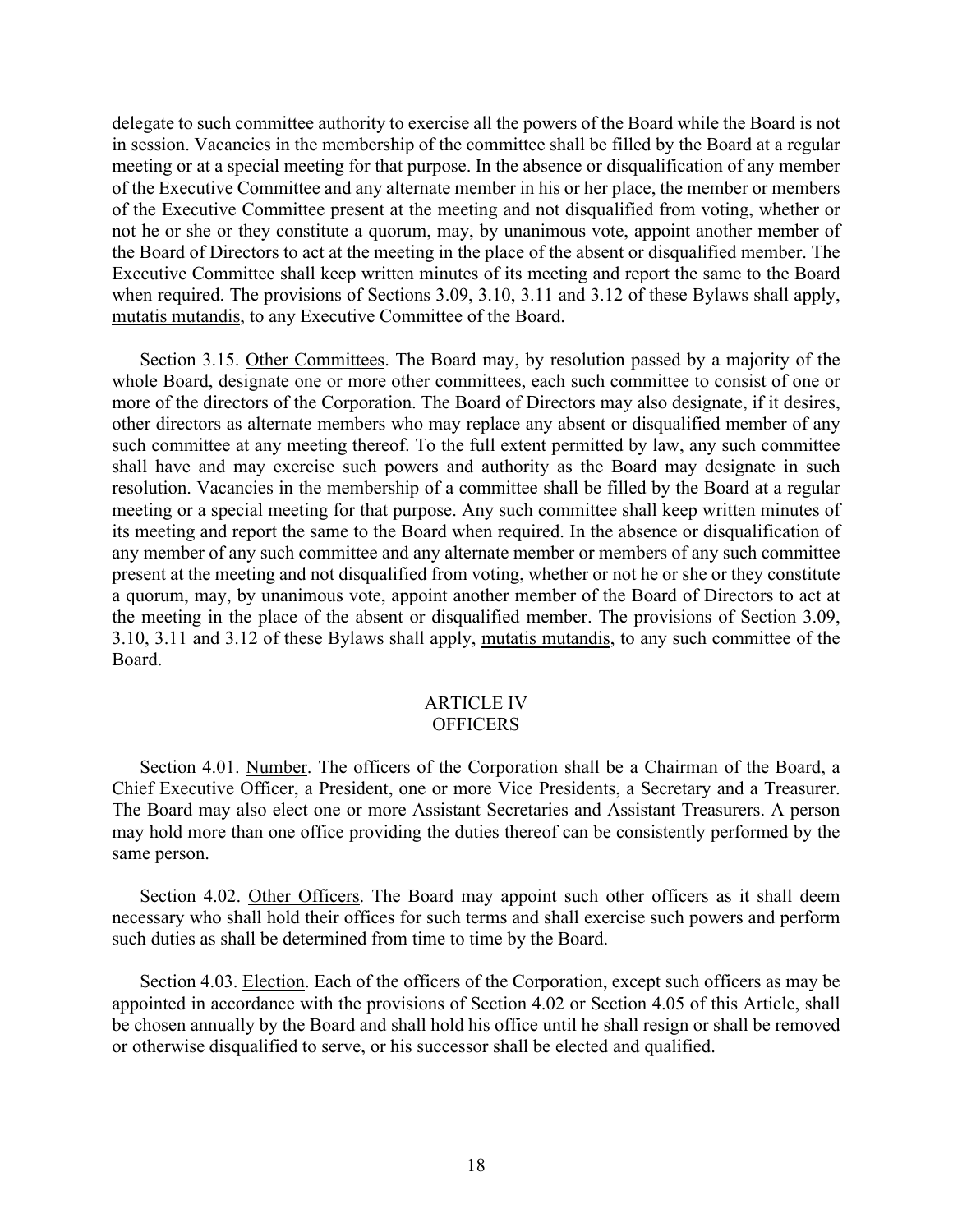Section 4.04. Salaries. The salaries of all executive officers of the Corporation shall be fixed by the Board or by such committee of the Board as may be designated from time to time by a resolution adopted by a majority of the Board.

Section 4.05. Removal; Vacancies. Subject to the express provisions of a contract authorized by the Board, any officer may be removed, either with or without cause, at any time by the Board or by any officer upon whom such power of removal may be conferred by the Board. Any vacancy occurring in any office of the Corporation shall be filled by the Board.

Section 4.06. Chairman of the Board. The Chairman of the Board shall be an officer of the Corporation, subject to the control of the Board, and shall report directly to the Board. The Chairman of the Board shall play an active role in helping to build and lead the Corporation, working closely with the Chief Executive Officer to set the Corporation's strategy, and shall be the co-spokesman for the Corporation along with the Chief Executive Officer. The Chairman of the Board shall preside at all meetings of the stockholders and of the Board and shall have such other powers and duties as may be prescribed by the Board or by applicable law.

Section 4.07. Chief Executive Officer. The Chief Executive Officer shall be an officer of the Corporation and shall have general supervision and direction over the business and affairs of the Corporation, subject to the control of the Board and the provisions of Section 4.06 of this Article IV, and shall report directly to the Board. The Chief Executive Officer shall see that all orders and resolutions of the Board are carried into effect; shall, if present and in the absence of the Chairman of the Board, preside at meetings of the stockholders and of the Board; and in general shall exercise all powers and perform all duties as may from time to time be assigned to the Chief Executive Officer by the Board or as may be prescribed in these Bylaws.

Section 4.08. The President. The President shall perform such senior duties in connection with the operations of the Corporation as the Chief Executive Officer of the Corporation, or, if the President and the Chief Executive Officer are the same person, the Board, shall from time to time determine. The President shall report directly to the Chief Executive Officer unless the President and the Chief Executive Officer are the same person, in which case the President shall report directly to the Board. In the absence of the Chief Executive Officer or in the event of his inability or refusal to act, the President shall perform the duties of the Chief Executive Officer and, when so acting, shall have all the powers of and be subject to all the restrictions upon the Chief Executive Officer.

Section 4.09. The Vice Presidents. In the absence of the President or in the event of his inability or refusal to act, the Vice President (or in the event there be more than one Vice President, the Vice Presidents in the order designated, or in the absence of any designation, then in the order of their election) shall perform the duties of the President, and when so acting, shall have all the powers of and be subject to all the restrictions upon the President. The Vice Presidents shall perform such other duties and have such other powers as the Board may from time to time prescribe.

Section 4.10. The Secretary and Assistant Secretary. The Secretary shall attend all meetings of the Board and all meetings of the stockholders and record all the proceedings of the meetings of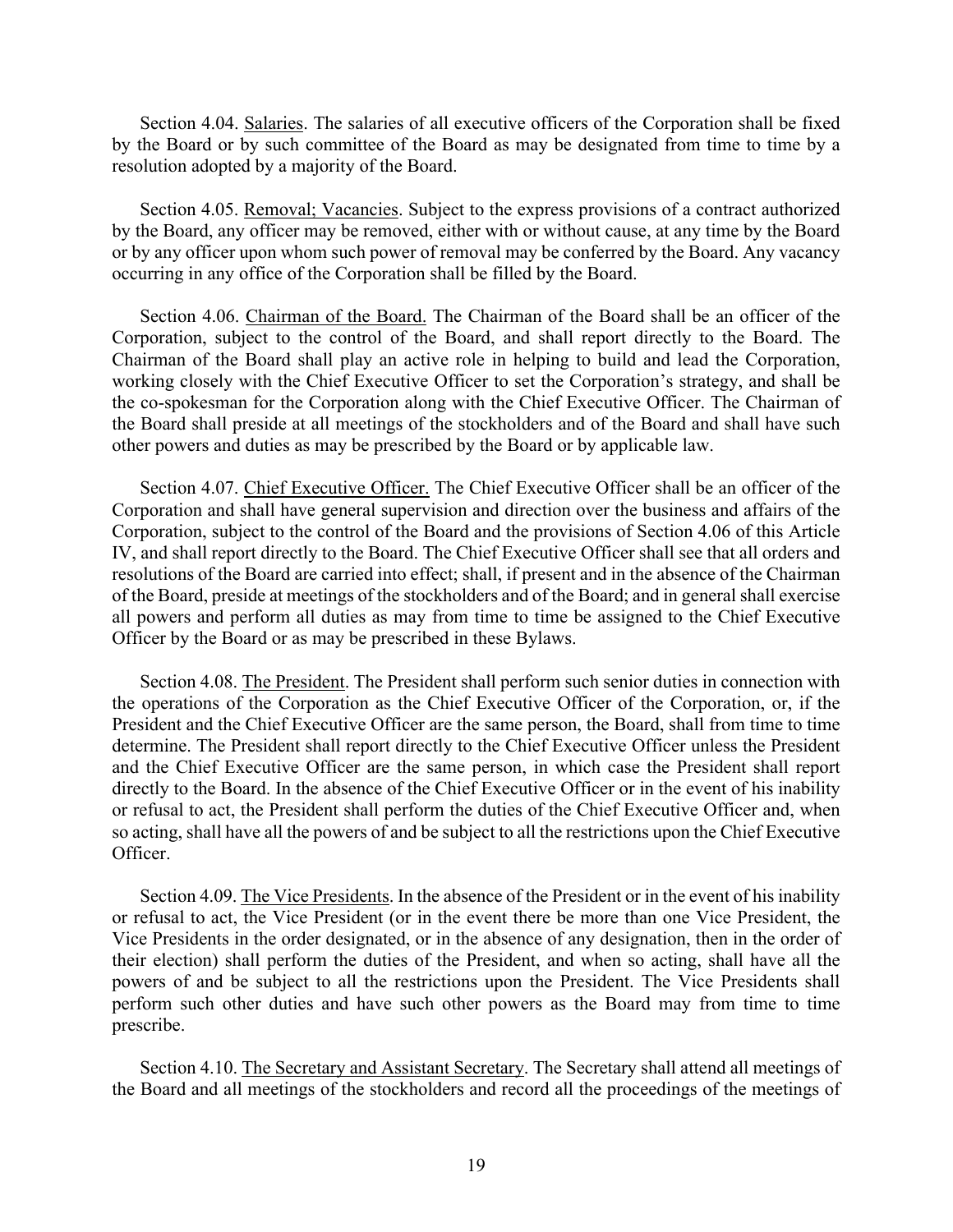the Corporation and of the Board in a book to be kept for that purpose and shall perform like duties for the standing and special committees of the Board when required. He shall give, or cause to be given, notice of all meetings of the stockholders and special meetings of the Board, and shall perform such other duties as may be prescribed by the Board or Chief Executive Officer, under whose supervision he shall act. He shall have custody of the corporate seal of the Corporation and he, or an assistant secretary, shall have authority to affix the same to any instrument requiring it and, when so affixed, it may be attested by his signature or by the signature of such assistant secretary. The Board may give general authority to any other officer to affix the seal of the Corporation and to attest the affixing by his signature.

The assistant secretary, or if there be more than one, the assistant secretaries in the order determined by the Board (or if there be no such determination, then in the order of their election), shall, in the absence of the Secretary or in the event of his inability or his refusal to act, perform the duties and exercise the powers of the Secretary and shall perform such other duties and have such other powers as the Board may from time to time prescribe.

Section 4.11. The Treasurer. The Treasurer shall have the custody of the corporate funds and securities and shall keep full and accurate accounts of receipts and disbursements in books belonging to the Corporation and shall deposit all moneys and other valuable effects in the name and to the credit of the Corporation in such depositories as may be designated by the Board.

He shall disburse the funds of the Corporation as may be ordered by the Board, making proper vouchers for such disbursements, and shall render to the Chief Executive Officer and the Board, at its regular meetings, or when the Board so requires, an account of all his transactions as Treasurer and of the financial condition of the Corporation.

If required by the Board, he shall give the Corporation a bond (which shall be renewed every six (6) years) in such sum and with such surety or sureties as shall be satisfactory to the Board for the faithful performance of the duties of his office and for the restoration to the Corporation, in case of his death, resignation, retirement or removal from office, of all books, papers, vouchers, money and other property of whatever kind in his possession or under his control belonging to the Corporation.

Section 4.12. The Assistant Treasurer. The Assistant Treasurer, or if there be more than one, the assistant treasurers in the order determined by the Board (or if there be no such determination, then in the order of their election), shall, in the absence of the Treasurer or in the event of his inability or refusal to act, perform the duties and exercise the powers of the Treasurer and shall perform such other duties and have such other powers as the Board may from time to time prescribe.

# ARTICLE V CONTRACTS, CHECKS, DRAFTS, BANK ACCOUNTS, ETC.

Section 5.01. Checks, Drafts, Etc. All checks, drafts or other orders for payment of money, notes or other evidence of indebtedness payable by the Corporation and all contracts or agreements shall be signed by such person or persons and in such manner as, from time to time, shall be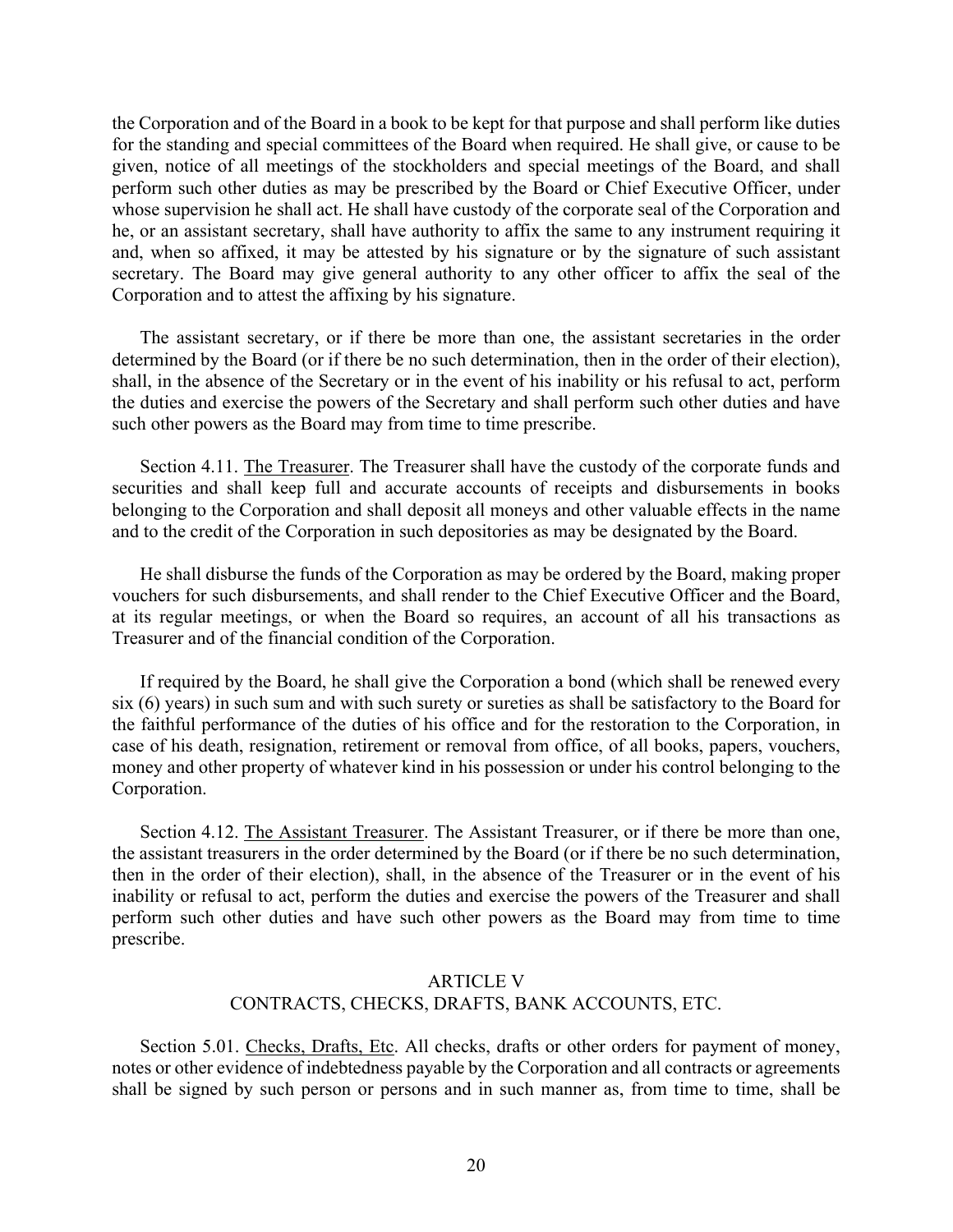determined by resolution of the Board. Each such person or persons shall give such bond, if any, as the Board may require.

Section 5.02. Deposits. All funds of the Corporation not otherwise employed shall be deposited from time to time to the credit of the Corporation in such banks, trust companies or other depositories as the Board may select, or as may be selected by any officer or officers, assistant or assistants, agent or agents, or attorney or attorneys of the Corporation to whom such power shall have been delegated by the Board. For the purpose of deposit and for the purpose of collection for the account of the Corporation, the Chief Executive Officer or President, any Vice President or the Treasurer (or any other officer or officers, assistant or assistants, agent or agents, or attorney or attorneys of the Corporation who shall from time to time be determined by the Board) may endorse, assign and deliver checks, drafts and other orders for the payment of money which are payable to the order of the Corporation.

Section 5.03. General and Special Bank Accounts. The Board may from time to time authorize the opening and keeping of general and special bank accounts with such banks, trust companies or other depositories as the Board may select or as may be selected by any officer or officers, assistant or assistants, agent or agents, or attorney or attorneys of the Corporation to whom such power shall have been delegated by the Board. The Board may make such special rules and regulations with respect to such bank accounts, not inconsistent with the provisions of these Bylaws, as it may deem expedient.

### ARTICLE VI SHARES AND THEIR TRANSFER

Section 6.01. Certificates for Stock. Every owner of stock of the Corporation shall be entitled to have a certificate or certificates, to be in such form as the Board shall prescribe, certifying the number and class of shares of the stock of the Corporation owned by him. The certificates representing shares of such stock shall be numbered in the order in which they shall be issued and shall be signed in the name of the Corporation by the Chairman, Vice Chairman, Chief Executive Officer or President or a Vice President, and by the Secretary or an Assistant Secretary or the Treasurer or an Assistant Treasurer. Any of or all of the signatures on the certificates may be a facsimile. In case any officer, transfer agent or registrar who has signed, or whose facsimile signature has been placed upon, any such certificate shall have ceased to be such officer, transfer agent or registrar before such certificate is issued, such certificate may nevertheless be issued by the Corporation with the same effect as though the person who signed such certificate, or whose facsimile signature shall have been placed thereupon, were such officer, transfer agent or registrar at the date of issue. A record shall be kept of the respective names of the persons, firms or corporations owning the stock represented by such certificates, the number and class of shares represented by such certificates, respectively, and the respective dates thereof, and in case of cancellation, the respective dates of cancellation. Every certificate surrendered to the Corporation for exchange or transfer shall be canceled, and no new certificate or certificates shall be issued in exchange for any existing certificate until such existing certificate shall have been so canceled, except in cases provided for in Section 6.04.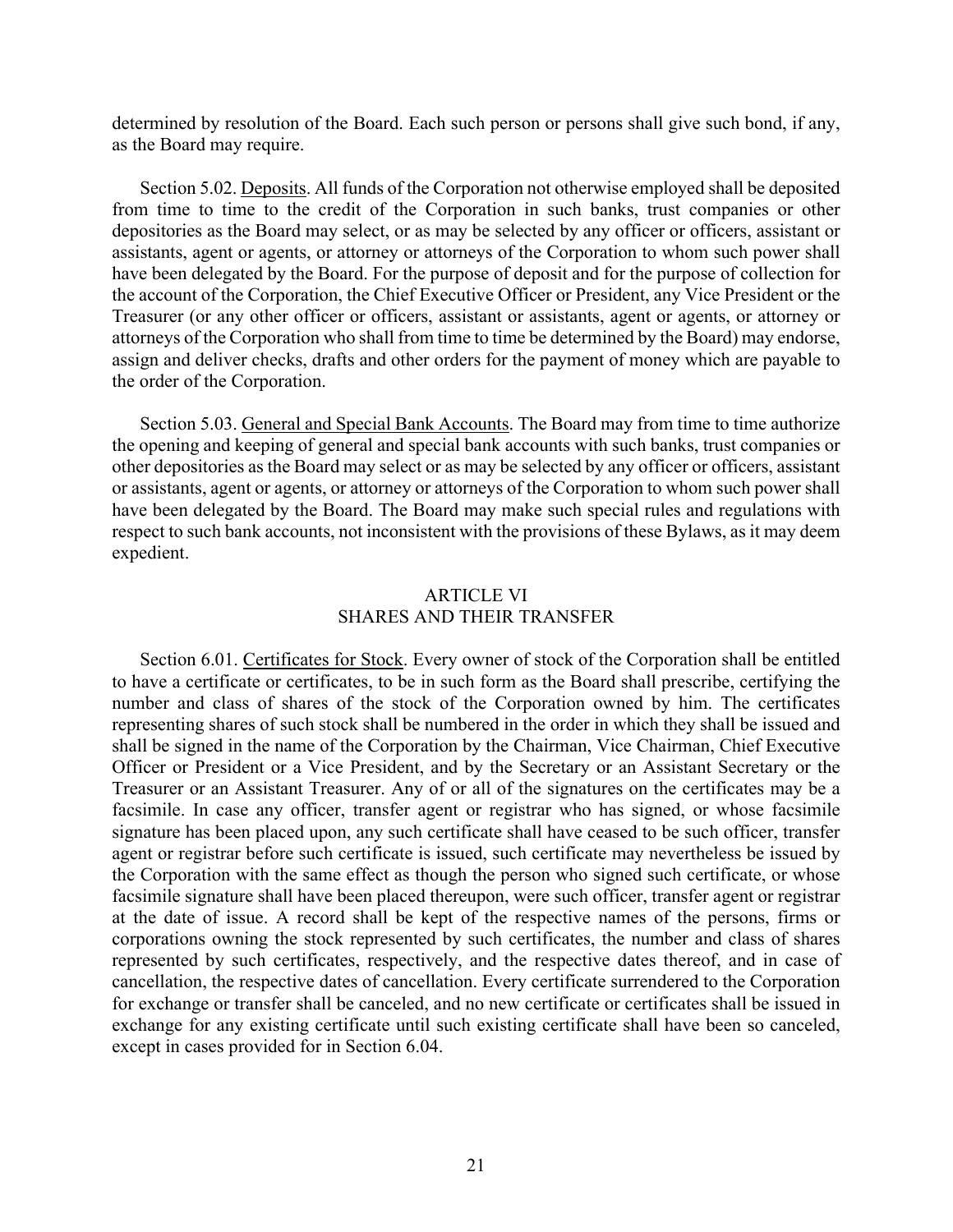Section 6.02. Transfers of Stock. Transfers of shares of stock of the Corporation shall be made only on the books of the Corporation by the registered holder thereof, or by his attorney thereunto authorized by power of attorney duly executed and filed with the Secretary, or with a transfer clerk or a transfer agent appointed as provided in Section 6.03, and upon surrender of the certificate or certificates for such shares properly endorsed and the payment of all taxes thereon. The person in whose name shares of stock stand on the books of the Corporation shall be deemed the owner thereof for all purposes as regards the Corporation. Whenever any transfer of shares shall be made for collateral security, and not absolutely, such fact shall be so expressed in the entry of transfer if, when the certificate or certificates shall be presented to the Corporation for transfer, both the transferor and the transferee request the Corporation to do so.

Section 6.03. Regulations. The Board may make such rules and regulations as it may deem expedient, not inconsistent with these Bylaws, concerning the issue, transfer and registration of certificates for shares of the stock of the Corporation. It may appoint, or authorize any officer or officers to appoint, one or more transfer clerks or one or more transfer agents and one or more registrars, and may require all certificates for stock to bear the signature or signatures of any of them.

Section 6.04. Lost, Stolen, Destroyed, and Mutilated Certificates. In any case of loss, theft, destruction or mutilation of any certificate of stock, another may be issued in its place upon proof of such loss, theft, destruction or mutilation and upon the giving of a bond of indemnity to the Corporation in such form and in such sum as the Board may direct; provided, however, that a new certificate may be issued without requiring any bond when, in the judgment of the Board, it is proper so to do.

Section 6.05. Fixing Date for Determination of Stockholders of Record. In order that the Corporation may determine the stockholders entitled to notice of or to vote at any meeting of stockholders, or to receive payment of any dividend or other distribution or allotment of any rights or to exercise any rights in respect of any change, conversion or exchange of stock or for the purpose of any other lawful action except for consenting to corporate action in writing without a meeting, the Board of Directors may fix a record date, which shall not precede the date the resolution fixing the record date is adopted and which record date shall not be more than sixty (60) nor less than ten (10) days before the date of any meeting of stockholders, nor more than sixty (60) days prior to the time for such other action as herein before described; provided, however, that if no record date is fixed by the Board of Directors, the record date for determining stockholders entitled to notice of or to vote at a meeting of stockholders shall be at the close of business on the day preceding the day on which notice is given or, if notice is waived, at the close of business on the day next preceding the day on which the meeting is held and, for determining stockholders entitled to receive payment of any dividend or other distribution or allotment of any rights or to exercise any rights in respect of any change, conversion or exchange of stock or any other lawful action except for consenting to corporate action in writing without a meeting, the record date shall be the close of business on the day on which the Board of Directors adopts a resolution relating thereto.

For purposes of determining the stockholders entitled to consent to corporate action in writing without a meeting, the Board of Directors may fix a record date, which shall not precede the date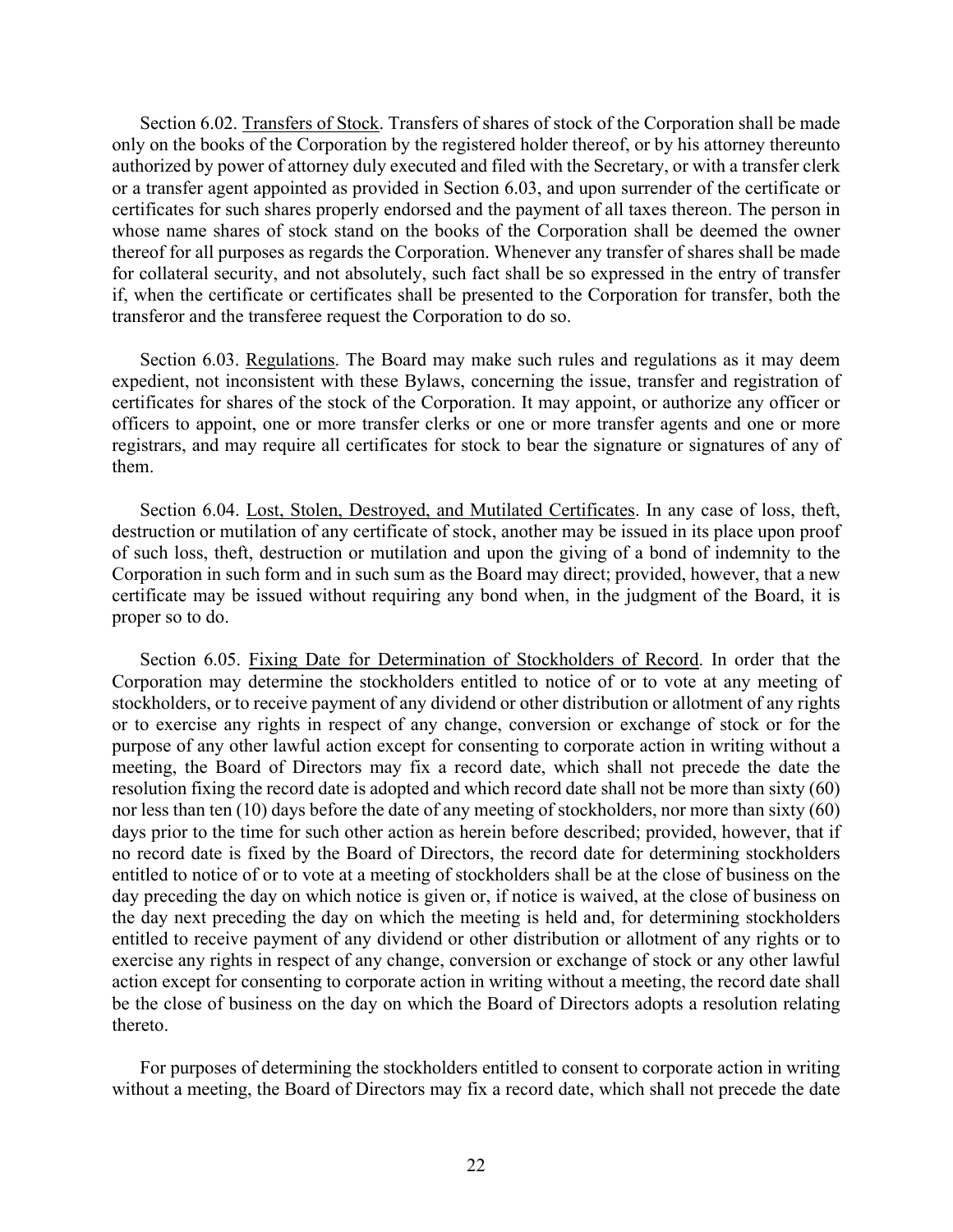upon which the resolution fixing the record date is adopted by the Board of Directors, and which record date shall not be more than ten (10) days after the date upon which the resolution fixing the record date is adopted, as of which shall be determined the stockholders of record entitled to consent to corporate action in writing without a meeting. If no record date has been fixed by the Board of Directors and no prior action by the Board of Directors is required by the Delaware General Corporation Law, the record date shall be the first date on which a signed written consent setting forth the action taken or proposed to be taken is delivered to the Corporation in the manner prescribed in Section 2.09 hereof. If no record date has been fixed by the Board of Directors and prior action by the Board of Directors is required by the Delaware General Corporation Law with respect to the proposed action, the record date for determining stockholders entitled to consent to corporate action in writing shall be the close of business on the day in which the Board of Directors adopts the resolutions taking such prior action.

# ARTICLE VII INDEMNIFICATION

#### Section 7.01. Indemnification of Officers, Directors, Employees and Agents; Insurance.

(a) Right to Indemnification. Each person who was or is made a party or is threatened to be made a party to or is otherwise involved in any action, suit or proceeding, whether civil, criminal, administrative or investigative (hereinafter a "proceeding"), by reason of the fact that he or she is or was a director or officer of the Corporation or is or was serving at the request of the Corporation as a director, officer, employee, trustee, agent or fiduciary of another corporation or of a partnership, joint venture, trust or other enterprise, including service with respect to an employee benefit plan (hereinafter an "indemnitee"), whether the basis of such proceeding is alleged action in an official capacity as a director, officer, employee, trustee, agent, fiduciary, or in any other capacity, while serving as a director, officer, employee, agent, trustee or fiduciary of another corporation shall be indemnified and held harmless by the Corporation to the fullest extent authorized by the Delaware General Corporation Law, as the same exists or may hereafter be amended (but, in the case of any such amendment, only to the extent that such amendment permits the Corporation to provide broader indemnification rights than permitted prior thereto), against all expense, liability and loss (including attorneys' fees, judgments, fines, ERISA excise taxes or penalties and amounts paid in settlement) reasonably incurred or suffered by such indemnitees in connection therewith and such indemnification shall continue as to an indemnitee who has ceased to be a director, officer, employee, trustee, agent, fiduciary or in any other capacity, and shall inure to the benefit of the indemnitee's heirs, executors and administrators; provided, however, that except as provided in paragraph (c) hereof with respect to proceedings to enforce rights to indemnification, the Corporation shall indemnify any such indemnitee in connection with a proceeding (or part thereof) initiated by such indemnitee only if such proceeding (or part thereof) was authorized or is subsequently ratified by the Board of Directors of the Corporation. The Corporation shall not be liable to indemnify the indemnitee with regard to any award in any proceeding if the Corporation was not given a reasonable and timely opportunity, at its expense, to meaningfully participate in the defense of such proceeding.

(b) Right to Advancement of Expenses. The right to indemnification conferred in paragraph (a) of this Section shall include the right to be paid by the Corporation the expenses (including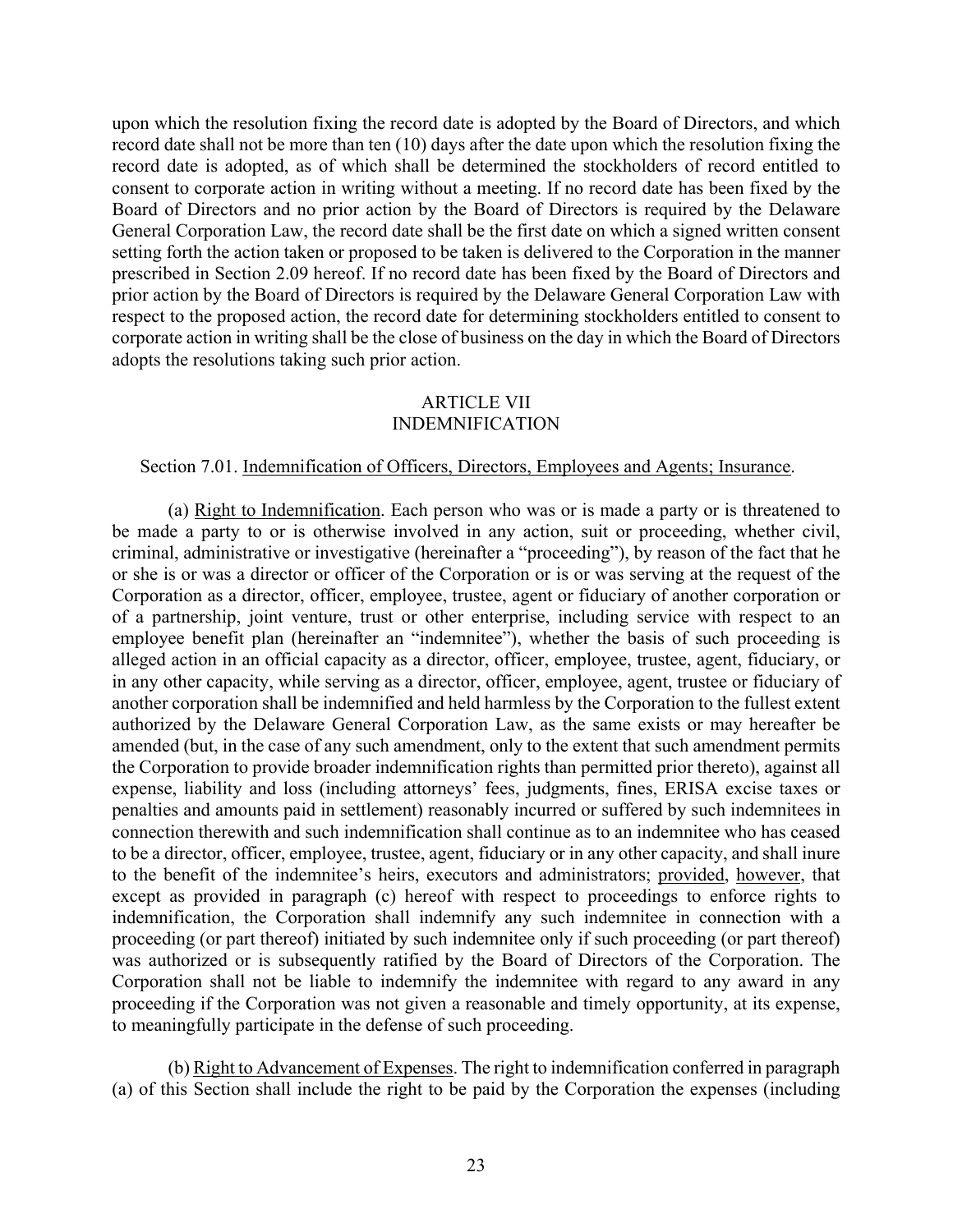attorneys' fees) incurred in defending any proceeding for which such right to indemnification is applicable in advance of its final disposition (hereinafter an "advancement of expenses"); provided, however, that, if the Delaware General Corporation Law requires, an advancement of expenses incurred by an indemnitee in his or her capacity as a director or officer (and not in any other capacity in which service was or is rendered by such indemnitee, including, without limitation, service to an employee benefit plan) shall be made only upon delivery to the Corporation of an undertaking (hereinafter an "undertaking"), by or on behalf of such indemnitee, to repay all amounts so advanced if it shall ultimately be determined by final judicial decision from which there is no further right to appeal (hereinafter a "final adjudication") that such indemnitee is not entitled to be indemnified for such expenses under this Section or otherwise.

(c) To obtain indemnification under this Bylaw, a claimant shall submit to the Corporation a written request, including therein or therewith such documentation and information as is reasonably available to the claimant and is reasonably necessary to determine whether and to what extent the claimant is entitled to indemnification. Upon written request by a claimant for indemnification pursuant to the first sentence of this paragraph (c), a determination, if required by applicable law, with respect to the claimant's entitlement thereto shall be made as follows: (1) if requested by the claimant, by Independent Counsel (as hereinafter defined), or (2) if no request is made by the claimant for a determination by Independent Counsel, (i) by the Board by a majority vote of a quorum consisting of Disinterested Directors (as hereinafter defined), or (ii) if a quorum of the Board consisting of Disinterested Directors is not obtainable or, even if obtainable, such quorum of Disinterested Directors so directs, by Independent Counsel in a written opinion to the Board, a copy of which shall be delivered to the claimant, or (iii) if a quorum of Disinterested Directors so directs, by the stockholders of the Corporation. In the event the determination of entitlement to indemnification is to be made by Independent Counsel at the request of the claimant, the Independent Counsel shall be selected by the Board unless there shall have occurred within two years prior to the date of the commencement of the action, suit or proceeding for which indemnification is claimed a "Change of Control" as defined in the Senior Executive Severance Policy, in which case the Independent Counsel shall be selected by the claimant unless the claimant shall request that such selection be made by the Board. If is so determined that the claimant is entitled to indemnification, payment to the claimant shall be made within 10 days after such determination.

(d) Right of Indemnitee to Bring Suit. The rights to indemnification and to the advancement of expenses conferred in paragraphs (a) and (b) of this Section shall be a contract between the Corporation and each director or officer of the Corporation who serves or served in such capacity at any time while this Article VII is in effect. Any repeal or modification of this Article VII or any repeal or modification of relevant provisions of the Delaware General Corporation Law or any other applicable laws shall not in any way diminish any rights to indemnification of such director or officer or the obligations of the Corporation hereunder. If a claim under paragraph (a) or (b) of this Section is not paid in full by the Corporation within thirty (30) days after a written claim pursuant to paragraph (c) has been received by the Corporation, or in the case of a claim for advancement of expenses, in which case the applicable period shall also be thirty (30) days, the indemnitee may at any time thereafter bring suit against the Corporation to recover the unpaid amount of the claim. If successful in whole or in part in any such suit, or in a suit brought by the Corporation to recover an advancement of expenses pursuant to the terms of an undertaking, the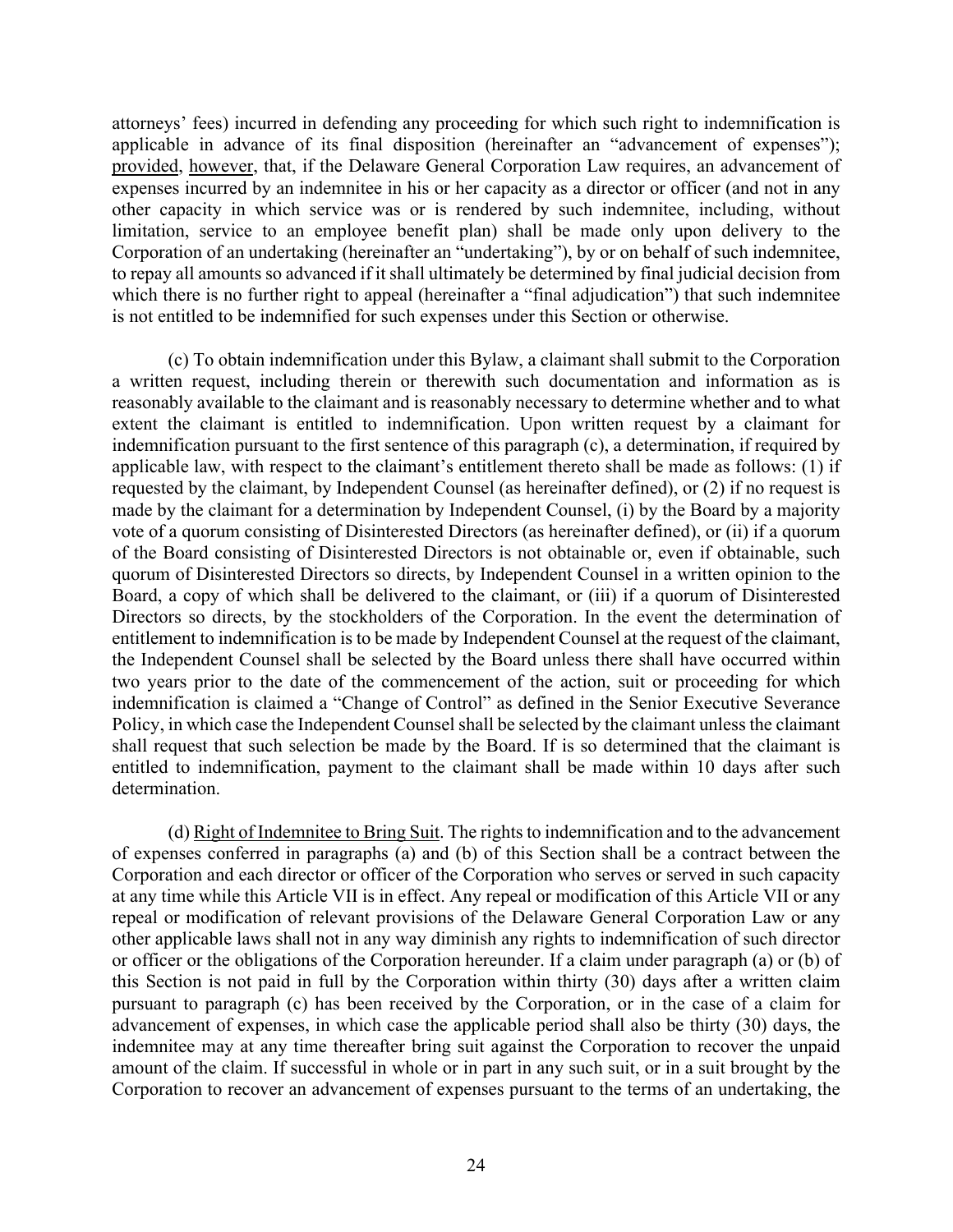indemnitee shall be entitled to be paid also the expense of prosecuting or defending such suit. In (i) any suit brought by the indemnitee to enforce a right to indemnification hereunder (but not in a suit brought by the indemnitee to enforce a right to an advancement of expenses) it shall be a defense that, and (ii) in any suit by the Corporation to recover an advancement of expenses pursuant to the terms of an undertaking the Corporation shall be entitled to recover such expenses upon a final adjudication that, the indemnitee has not met any applicable standard for indemnification set forth in the Delaware General Corporation Law. Neither the failure of the Corporation (including its Board of Directors, independent legal counsel, or its stockholders) to have made a determination prior to the commencement of such suit that indemnification of the indemnitee is proper in the circumstances because the indemnitee has met the applicable standard of conduct set forth in the Delaware General Corporation Law, nor an actual determination by the Corporation (including its board of directors, independent legal counsel, or its stockholders) that the indemnitee has not met such applicable standard of conduct, shall create a presumption that the indemnitee has not met the applicable standard of conduct or, in the case of such a suit brought by the indemnitee, be a defense to such suit. In any suit brought by the indemnitee to enforce a right to indemnification or to an advancement of expenses hereunder, or by the Corporation to recover an advancement of expenses pursuant to the terms of an undertaking, the burden of proving that the indemnitee is not entitled to be indemnified, or to such advancement of expenses, under this Section or otherwise shall be on the Corporation.

(e) Non-Exclusivity of Rights. The rights to indemnification and to the advancement of expenses conferred in this Section shall not be exclusive of any other right which any person may have or hereafter acquire under any statute, the Corporation's certificate of incorporation, by-law, agreement, vote of stockholders or disinterested directors or otherwise.

(f) Insurance. The Corporation may maintain insurance, at its expense, to protect itself and any director, officer, employee or agent of the Corporation or another corporation, partnership, joint venture, trust or other enterprise against any expense, liability or loss, whether or not the Corporation would have the power to indemnify such person against such expense, liability or loss under the Delaware General Corporation Law, provided that such insurance is available on acceptable terms, which determination shall be made by the Board of Directors or by a committee thereof.

(g) Indemnification of Employees and Agents of the Corporation. The Corporation may, to the extent and in accordance with the terms authorized from time to time by the board of directors, grant rights to indemnification, and to the advancement of expenses to any employee or agent of the Corporation to the fullest extent of the provisions of this Section with respect to the indemnification and advancement of expenses of directors and officers of the Corporation.

(h) For purposes of this Section, references to "the Corporation" shall include, in addition to the Corporation, any constituent corporation (including any constituent of a constituent) absorbed in a consolidation or merger which, if its separate existence had continued, would have had power and authority to indemnify its directors, officers, and employees or agents, so that any person who is or was a director, officer, employee or agent of such constituent corporation, or is or was serving at the request of such constituent corporation as a director, officer, employee or agent of another corporation, partnership, joint venture, trust or other enterprise, shall stand in the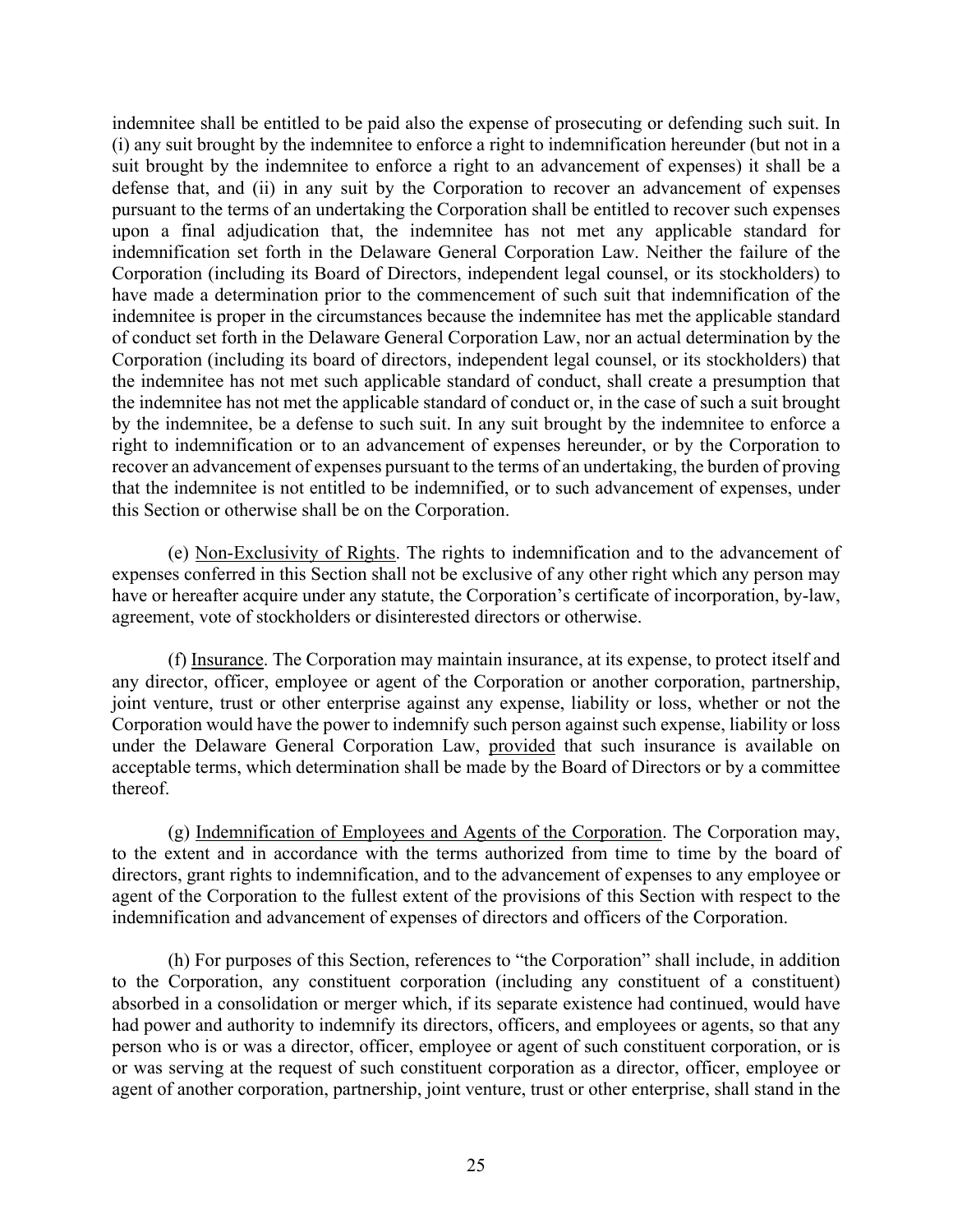same position under this Section with respect to the Corporation as he would have with respect to such constituent corporation if its separate existence had continued.

(i) For purposes of this Section, references to "serving at the request of the Corporation" shall include any service as director, officer, employee or agent of the Corporation which imposes duties on, or involves services by, such director, officer, employee or agent with respect to an employee benefit plan, its participants or beneficiaries; and a person who acted in good faith and in a manner he reasonably believed to be in the interest of the participants and beneficiaries of an employee benefit plan shall be deemed to have acted in a manner "not opposed to the best interests of the Corporation" as referred to in this Section.

(j) Notwithstanding anything else in this Article VII, in the event that the express provisions of the Delaware General Corporation Law relating to indemnification of, or advancement of expenses by the Corporation to, persons eligible for indemnification or advancement of expenses under this Article VII are amended to permit broader indemnification or advancement of expenses, then the Corporation will provide such indemnification and advancement of expenses to the maximum extent permitted by the Delaware General Corporation Law.

(k) If this Article VII or any portion hereof shall be invalidated on any ground by any court of competent jurisdiction, then the Corporation shall nevertheless indemnify each indemnitee of the Corporation as to costs, charges and expenses (including attorneys' fees), judgments, fines and amounts paid in settlement with respect to any action, suit or proceeding, whether civil, criminal, administrative or investigative, including an action by or in the right of the Corporation, to the full extent permitted by any applicable portion of this Article VII that shall not have been invalidated and to the full extent permitted by applicable law.

(l) Notwithstanding anything else in this Article VII, at any and all times at which the Corporation is subject to the provisions of the California Corporations Code by virtue of the operation of Section 2115 thereof or otherwise, the indemnification and advancement of expenses provided by, or granted pursuant to, this Article VII shall be in all respects limited by the provisions of the California Corporations Code made applicable by such Section 2115 (or such other provision of California law).

(m) If a determination shall have been made pursuant to paragraph (c) of this Bylaw that the claimant is entitled to indemnification, the Corporation shall be bound by such determination in any judicial proceeding commenced pursuant to paragraph (d) of this Bylaw.

(n) The Corporation shall be precluded from asserting in any judicial proceeding commenced pursuant to paragraph (d) of this Bylaw that the procedures and presumptions are not valid, binding and enforceable and shall stipulate in such proceeding that the Corporation is bound by all the provisions of this Bylaw.

(o) For purposes of this Bylaw:

(i) "Disinterested Director" means a director of the Corporation who is not and was not a party to the matter in respect of which indemnification is sought by the claimant.